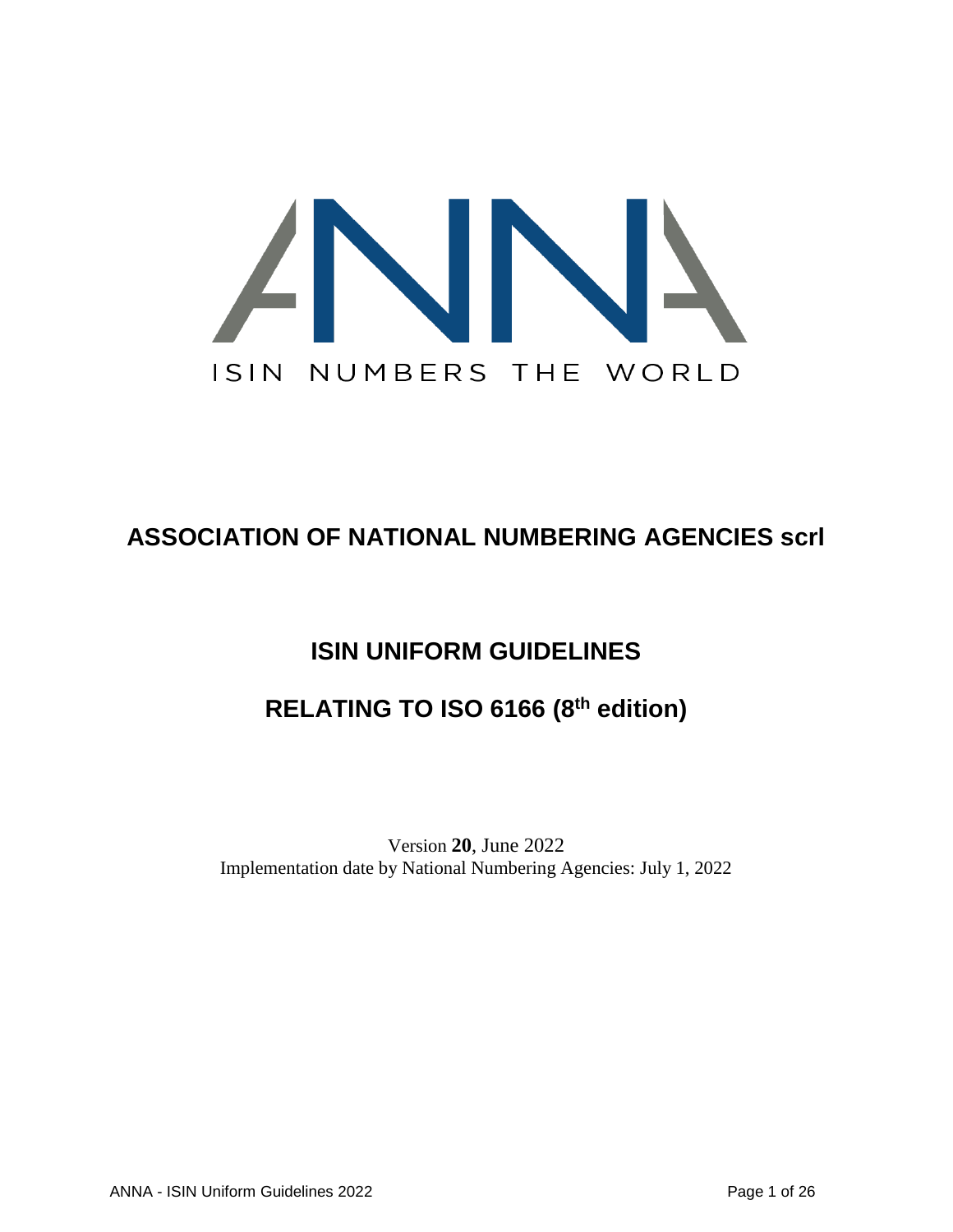### **Contents**

| 1.             | <b>INTRODUCTION</b>                                    | $\mathbf{3}$   |
|----------------|--------------------------------------------------------|----------------|
| 2.             | <b>EXCEPTIONS</b>                                      | 5              |
| 2.1.           | <b>SPECIFIC CASES RELATING TO FUNGIBILITY</b>          | 5              |
| 2.2.           | <b>GUIDANCE RELATING TO ALLOCATION RULES</b>           | $\overline{7}$ |
| 2.3.           | <b>COUNTRY SPECIFIC ASSIGNMENT PRACTICES</b>           | 11             |
| 3.             | <b>REFERENTIAL INSTRUMENTS</b>                         | 12             |
| 4.             | <b>CONSEQUENCES OF CORPORATE ACTIONS</b>               | 18             |
| 5.             | <b>SUBSTITUTE NUMBERING AGENCIES (SNAS)</b>            | 22             |
| 6.             | <b>RE-USE OF ISIN CODES</b>                            | 22             |
| $\mathbf{7}$ . | <b>ISIN CODE STRUCTURE</b>                             | 22             |
| 8.             | <b>ISIN DOCUMENTATION</b>                              | 23             |
| 9.             | <b>LEI &amp; ISIN LINKAGE</b>                          | 24             |
|                | 10. NUMBERING AGENCIES NOT IN LINE WITH THE GUIDELINES | 24             |
|                | 11. FINANCIAL INSTRUMENTS OUT OF SCOPE OF ISO 6166     | 24             |
|                | <b>12 FOOTNOTES</b>                                    | 25             |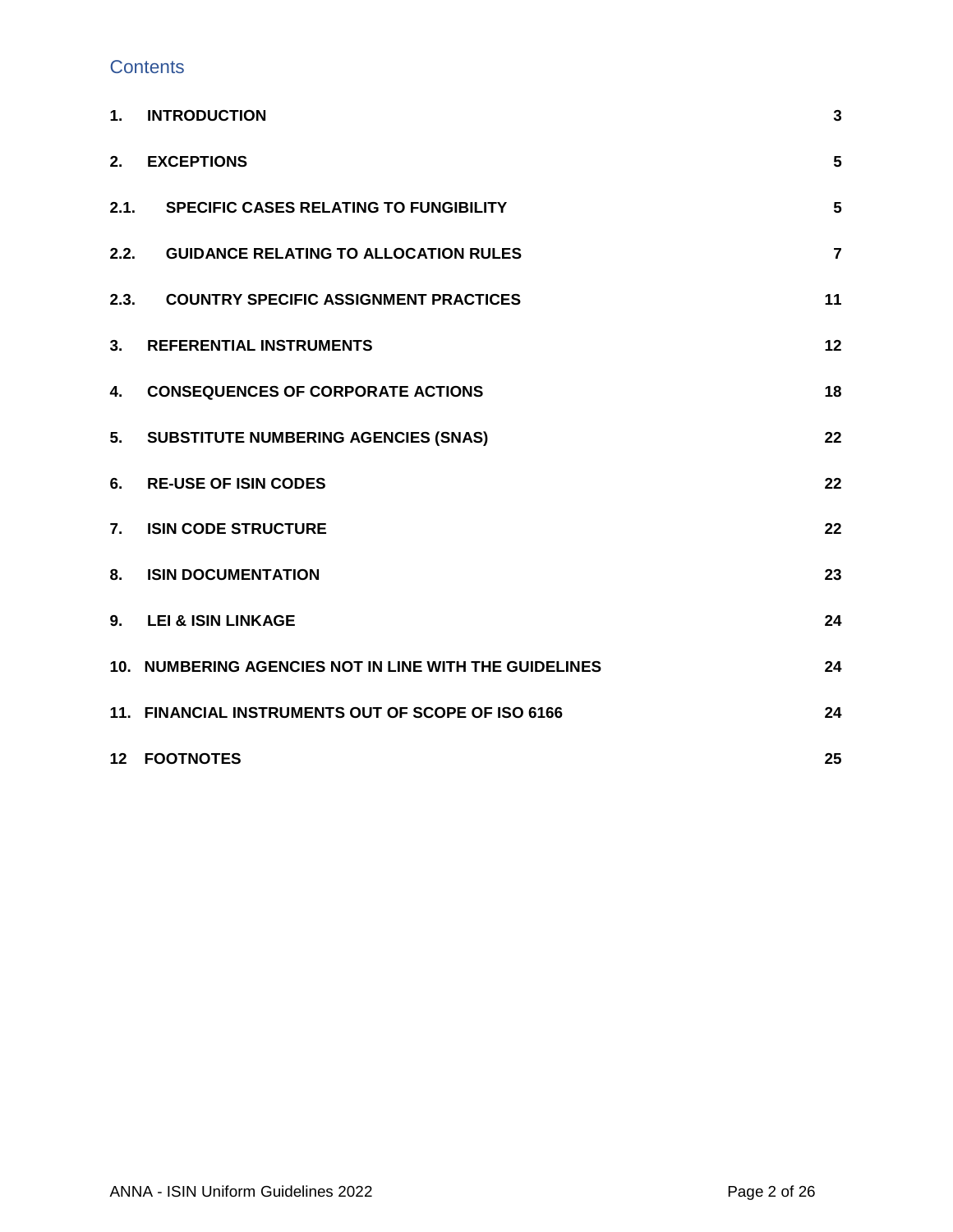# **ISIN Guidelines 2022**

### <span id="page-2-0"></span>**1. INTRODUCTION**

The ISO 6166 standard describes the structure of the ISIN codes and which organizations are allowed to allocate ISIN codes to which financial or referential instruments. The ISIN is allocated to these instruments regardless of the technology used for creating the respective instruments (e.g. both to instruments in paper form and to instruments in electronic form including tokenized instruments i.e., digital tokens).

Competence on the allocation and maintenance of ISIN codes is split between NNAs and DSB, a numbering agency designed to operate on a global basis with regards to OTC derivatives.

The aim of these guidelines is to obtain a uniform process among the various National Numbering Agencies for the allocation of ISIN codes under their competence.

In line with the ISIN Quality Management concept, as defined by the Association of National Numbering Agencies (ANNA, registration authority for ISO 6166), we encourage the use of the list of Operational Contacts - [as indicated on ANNA web](https://www.anna-web.org/members-db/) for the majority of NNAs - to ensure timely and proper allocation of ISIN codes.

This document is a live document which shall be reviewed periodically.

For OTC derivatives, the DSB ISIN guidelines should be consulted, available at [www.anna-dsb.com.](https://www.anna-dsb.com/download/dsb-isin-guidelines/)

### **1.1 Identification of a financial & referential instrument**

The allocation of an ISIN represents the identification of a financial instrument rather than the market a financial instrument trades on (except for options, futures and commodities). *Fungible financial instruments will be identified by one ISIN.*

ISIN allocation follows these principles:

a) Equities, debt instruments, entitlements and structured products The ISIN is allocated to the financial instrument regardless of whether or not it is negotiable. However, in the case of individual bank loans the ISIN is only allocated if the instrument is negotiable.

b) Derivatives The ISIN is allocated to those instruments that are traded in their own right, regardless of whether or not the underlying instrument has been assigned an ISIN.

c) Referential instruments The ISIN is allocated to these products, which are not financial instruments, when they are underlying or reference assets to financial instruments.

d) Other instruments (combined instruments, emission allowances and carbon credits, other assets)

For the groups "combined instruments" and "emission allowances and carbon credits", the ISIN is allocated when they are traded or admitted to trading. The group "other assets (insurance policies, real estate deeds, etc.)" may in any case be identified by an ISIN.

The ISIN is allocated to these instruments regardless of the technology used for creating the respective instruments (e.g. both to instruments in paper form and to instruments in electronic form, including tokenized instruments).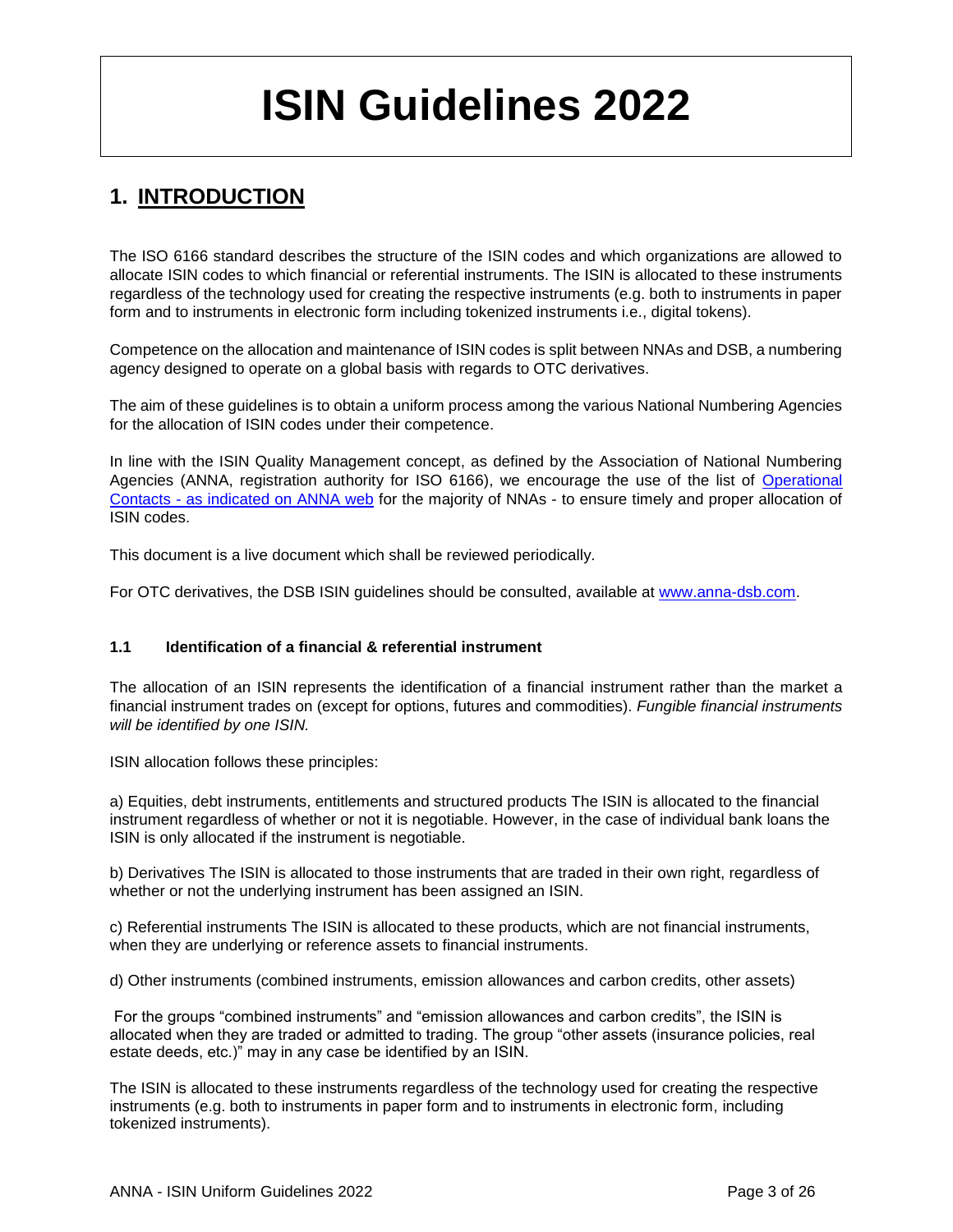### **1.2 General definition of fungibility**

Set of goods which are equivalent, substitutable, and interchangeable and which are not individualized.

Since financial instruments can be individualized by numbers or through a registered form, we will use the following definition:

Fungibility within the financial instruments industry means that a security ranks pari passu in all respects with a different version of the same security and can be exchanged into the other form and vice versa at any time.

### **1.3 Rights potentially attached to fungible financial instruments**

- Right to sell
- Right to vote
- Right to receive payments (interest, dividend, in kind, redemption amount)
- Right to participate in a corporate action in the same way
- Right for any holder to hold any form
- Right to callability, conversion, extension of redemption etc.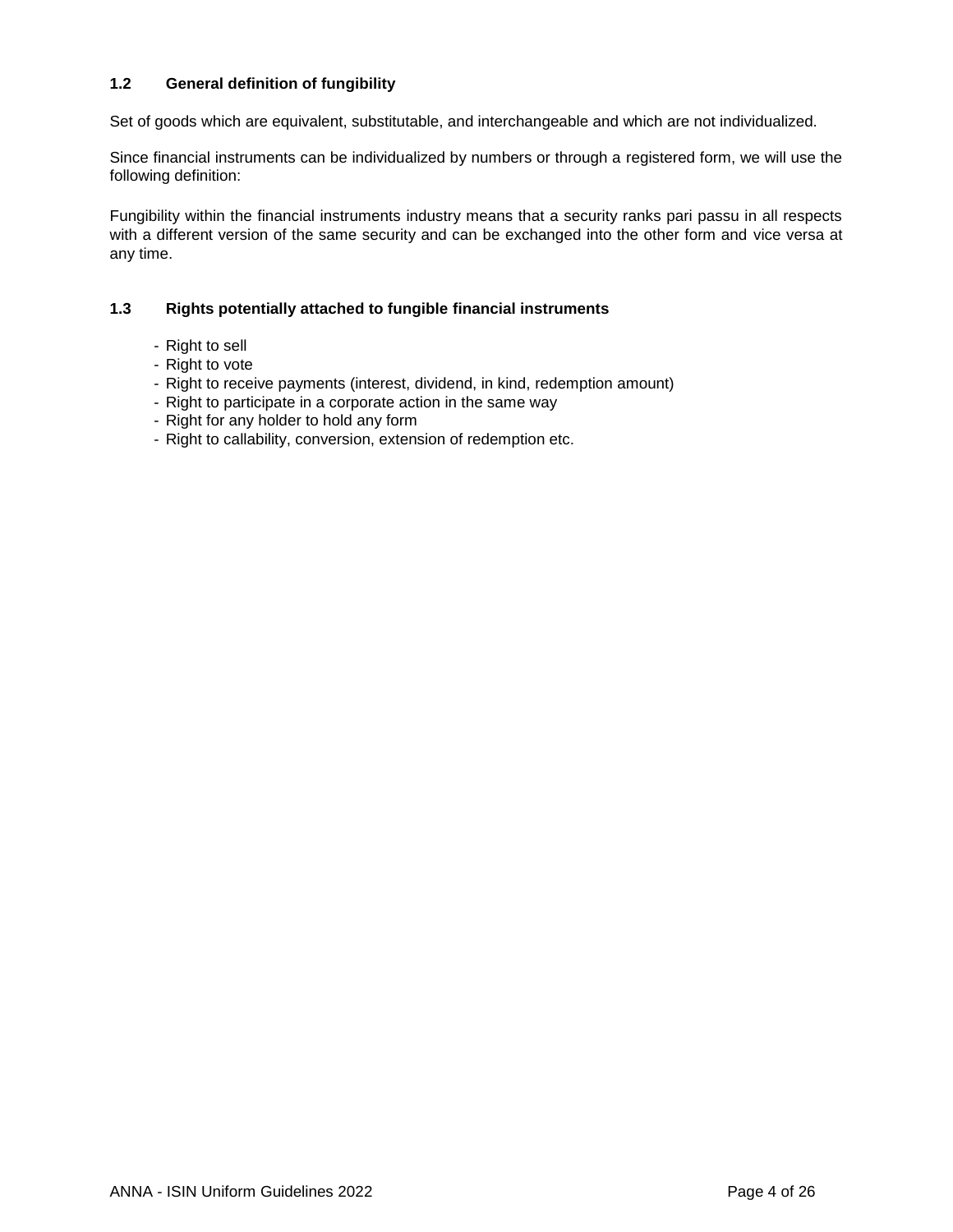# <span id="page-4-0"></span>**2. EXCEPTIONS**

<span id="page-4-1"></span>

| 2.1.  | Specific cases relating to<br>fungibility                                                                                                                 | Should the financial instruments be considered as fungible in this<br>case?<br>In line with the ISIN Quality Management concept, as defined by the<br>Association of National Numbering Agencies (ANNA, registration<br>authority for ISO 6166), we encourage the use of the list of Operational<br>Contacts - as indicated on ANNA web for NNAs - to ensure timely and<br>proper allocation of ISIN codes.                                                                                                                                                                                                                                                                                                                                                                                                |
|-------|-----------------------------------------------------------------------------------------------------------------------------------------------------------|------------------------------------------------------------------------------------------------------------------------------------------------------------------------------------------------------------------------------------------------------------------------------------------------------------------------------------------------------------------------------------------------------------------------------------------------------------------------------------------------------------------------------------------------------------------------------------------------------------------------------------------------------------------------------------------------------------------------------------------------------------------------------------------------------------|
| 2.1.1 | Different market places                                                                                                                                   | YES, if the security is tradeable in different market places.                                                                                                                                                                                                                                                                                                                                                                                                                                                                                                                                                                                                                                                                                                                                              |
| 2.1.2 | Rights difference between<br>different market places in<br>case of corporate action,<br>payment interest/dividends                                        | <b>YES</b> , if it is only a technical difference.<br>Technical differences are already managed by depositories and clearing<br>organization for their deliveries.<br>NO, if the financial instruments are lodged in different codes to distinguish<br>the different rights between holders of the various market places.                                                                                                                                                                                                                                                                                                                                                                                                                                                                                  |
| 2.1.3 | Subsequent tranches                                                                                                                                       | YES, if the financial instruments have identical terms and may be used to<br>settle trades in either tranches, forms or markets without any delay<br>because of possible actions.<br>NO, in other cases until the assimilation.                                                                                                                                                                                                                                                                                                                                                                                                                                                                                                                                                                            |
| 2.1.4 | <b>Financial instruments</b><br>issued in bearer and/or<br>registered form                                                                                | YES, if the financial instruments are fully exchangeable<br>NO, if the financial instruments are not fully exchangeable                                                                                                                                                                                                                                                                                                                                                                                                                                                                                                                                                                                                                                                                                    |
| 2.1.5 | Change of issue from<br>bearer to registered form or<br>from registered to bearer<br>form at the request of the<br>issuer or is required by local<br>law. | NO, if the holder does not have the same rights until the exchange.                                                                                                                                                                                                                                                                                                                                                                                                                                                                                                                                                                                                                                                                                                                                        |
| 2.1.6 | Representative certificates<br>(excluding non-financial<br>instruments/tokenised<br>financial instruments)                                                | YES, in France Euroclear France is allowed to rematerialize French<br>financial instruments to be delivered in some foreign countries. Euroclear<br>France acts in substitution to the issuer and in fact replaces the<br>dematerialized financial instruments by a materialized form. Holders of<br>representative certificates have the same rights as the previous ones.<br>Where share certificates are issued, two general rules will apply:<br>NO, if dematerialized (i.e. German, Swiss, Dutch certificates) or<br>materialized (i.e. IDR, ADR) secondary paper is issued.<br>YES, if no secondary paper is issued.<br>If a NNA - for whatever reason - does not allocate an ISIN then such<br>NNA has to follow the guidelines as mentioned in Section 5.<br>SUBSTITUTE NUMBERING AGENCIES (SNAs). |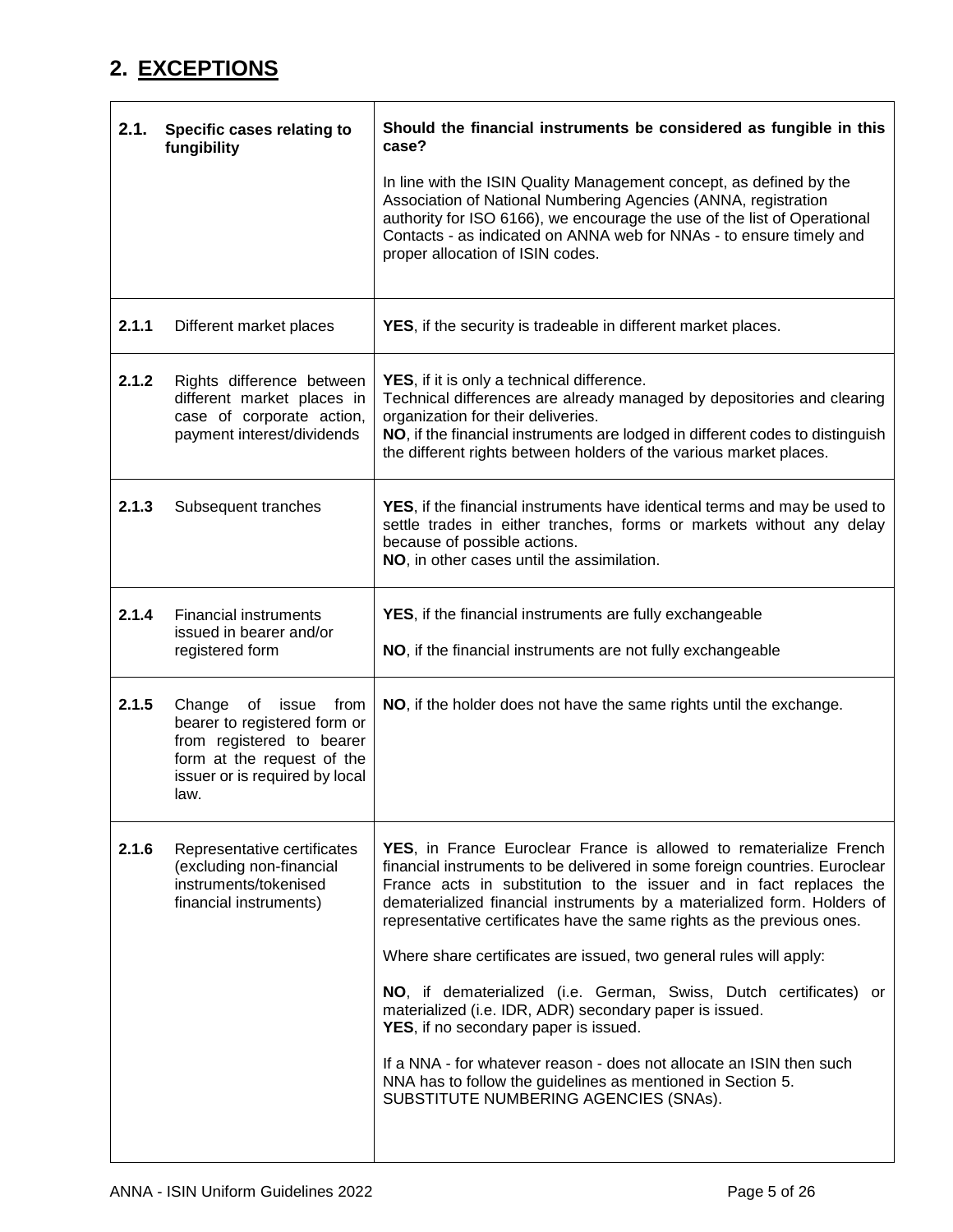| Specific cases relating to<br>fungibility continued |                                                | Should the financial instruments be considered as fungible in this<br>case?                                                                                                                                                                                                                                                                                                                                                                                                                                                                                                                                         |
|-----------------------------------------------------|------------------------------------------------|---------------------------------------------------------------------------------------------------------------------------------------------------------------------------------------------------------------------------------------------------------------------------------------------------------------------------------------------------------------------------------------------------------------------------------------------------------------------------------------------------------------------------------------------------------------------------------------------------------------------|
| 2.1.7                                               | Corporate actions                              | <b>YES</b> , if the financial instruments confer to the new holders the same rights<br>as to the previous ones (e.g. subscription of shares with the same rights<br>as the old shares).<br>NO, if the new shares are not fully exchangeable or if an exchange or a<br>future assimilation is required. Another code permits a distinction between<br>the old and the new financial instruments and the rights attached to those.                                                                                                                                                                                    |
| 2.1.8                                               | Partly paid/fully paid/nil<br>paid             | NO, until the full payment if an additional payment is required.                                                                                                                                                                                                                                                                                                                                                                                                                                                                                                                                                    |
| 2.1.9                                               | ISIN assignment affected<br>by legal sanctions | In the event that one or more sanctions are imposed (within one or more<br>official jurisdictions); the sanctions may have a direct impact on the ISIN<br>assignment process followed by National Numbering Agencies as<br>documented within the ISO 6166 standard and/or ANNA ISIN Guidelines.<br>In such cases, the text and interpretation of the sanction(s) should prevail<br>(for the time the sanctions are effective) and any impacts on ISIN<br>assignment or fungibility should be strictly adhered by the impacted<br>National Numbering Agencies in accordance with the wording of such<br>sanction(s). |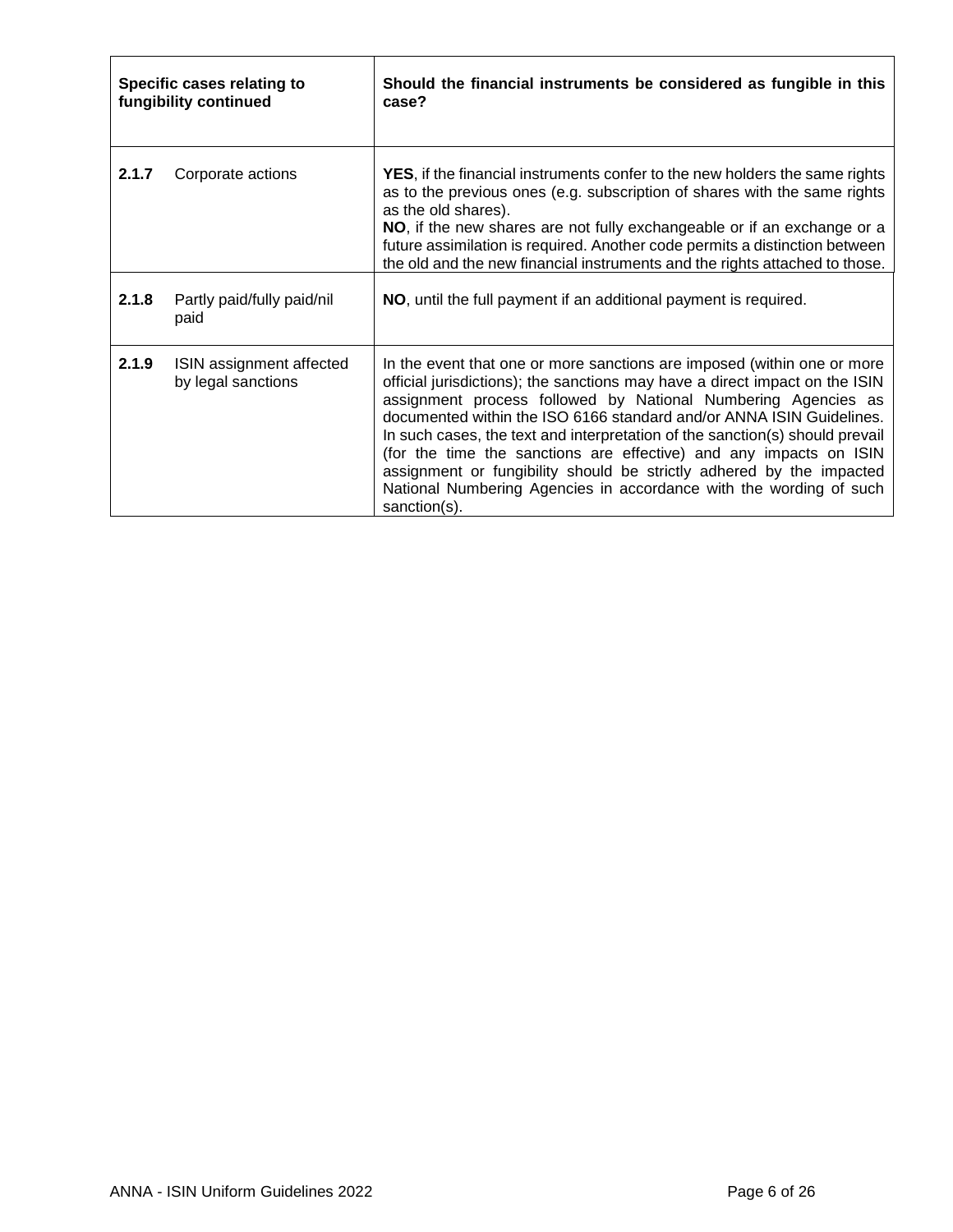### <span id="page-6-0"></span>**2.2. Guidance relating to allocation rules (See also footnote 6 on Digital Assets.)**

Where an official ISIN has already been issued for a traditional asset, this same ISIN must be used for the tokenized version of that instrument. If no previous ISIN has been allocated then the existing ISIN allocation guidelines must be followed. The ISIN is allocated to the instruments regardless of the technology used for creating the respective instruments (e.g. both to instruments in paper form and to instruments in electronic form, including tokenised instruments).

| 2.2.1 | Allocation of ISINs in<br>0f<br>debt<br>terms<br>instruments,<br>issued<br>with warrant(s)<br>(i.e.<br>cum or technical cum) | Debt instruments cum and ex warrant(s) must be registered separately by the<br>depository bank. Accordingly, the financial instruments should get at least 3<br>ISIN <sub>s:</sub><br>- 1 for the debt instrument cum warrant(s)<br>- 1 for the debt instrument ex warrant(s)<br>- 1 for each warrant<br>N.B.: If several kinds of warrants are attached, the number of ISINs assigned<br>increases accordingly. Moreover, all the above ISINs have the same prefix as<br>the one used for the related debt instruments as stipulated in ISO 6166.<br>For tokenised instruments the same conditions apply as mentioned in 2.2.18<br>Debt issued as Digital Tokens |
|-------|------------------------------------------------------------------------------------------------------------------------------|-------------------------------------------------------------------------------------------------------------------------------------------------------------------------------------------------------------------------------------------------------------------------------------------------------------------------------------------------------------------------------------------------------------------------------------------------------------------------------------------------------------------------------------------------------------------------------------------------------------------------------------------------------------------|
| 2.2.2 | Debt<br>where<br>issues<br>tranches<br>are<br>deposited in more than<br>one (I)CSD                                           | If tranches are not fungible, then two ISINs should be assigned.<br>Criteria of non-fungibility: transfer restrictions<br>For tokenised instruments the same conditions apply as mentioned in 2.2.18<br>Debt issued as Digital Tokens                                                                                                                                                                                                                                                                                                                                                                                                                             |
| 2.2.3 | Partial reimbursement<br>of<br>capital<br>when<br>repayment equally to<br>all holders at the same<br>time                    | There is no need to allocate new ISINs, even if the payment effects a change<br>of denomination amount.                                                                                                                                                                                                                                                                                                                                                                                                                                                                                                                                                           |
| 2.2.4 | Issues with different<br>denominations                                                                                       | <b>Shares</b><br>If different categories of shares were issued, then each value should receive<br>its own ISIN. If certificates consist of multiple of shares, only one ISIN should<br>be assigned.                                                                                                                                                                                                                                                                                                                                                                                                                                                               |
|       |                                                                                                                              | <b>Bonds</b><br>Only one ISIN for different denominations, if fungible.                                                                                                                                                                                                                                                                                                                                                                                                                                                                                                                                                                                           |
|       |                                                                                                                              | Where a denomination is not fungible with another, a new ISIN can be issued<br>to distinguish between the two.                                                                                                                                                                                                                                                                                                                                                                                                                                                                                                                                                    |
|       |                                                                                                                              | e.g. Issue A and Issue B                                                                                                                                                                                                                                                                                                                                                                                                                                                                                                                                                                                                                                          |
|       |                                                                                                                              | Both fixed income financial instruments, with the same issue date, maturity<br>date, coupon rate, payment frequency, issue currency etc. i.e. all instrument<br>attributes are the same (except the defined legal denominations)                                                                                                                                                                                                                                                                                                                                                                                                                                  |
|       |                                                                                                                              | Issue A is issued with a single denomination of EUR 30,000                                                                                                                                                                                                                                                                                                                                                                                                                                                                                                                                                                                                        |
|       |                                                                                                                              | Therefore Issue A can only trade (and settle) in multiples of EUR 30,000 (ie<br>30,000 or 60,000 or 90,000 etc.)                                                                                                                                                                                                                                                                                                                                                                                                                                                                                                                                                  |
|       |                                                                                                                              | Issue B is issued with denominations of a minimum size of EUR 100,000 and<br>integral multiples of EUR 10,000 thereafter                                                                                                                                                                                                                                                                                                                                                                                                                                                                                                                                          |
|       |                                                                                                                              | Therefore issue B can only trade (and settle) with a minimum ticket size of<br>EUR 100,000 or multiples of EUR 10,000 thereafter (i.e. 100,000 or 110,000<br>or 120,000 or 130,000 etc.)                                                                                                                                                                                                                                                                                                                                                                                                                                                                          |
|       |                                                                                                                              | In the above case, Issue A and B would qualify for different ISINs to comply<br>with the defined denominations                                                                                                                                                                                                                                                                                                                                                                                                                                                                                                                                                    |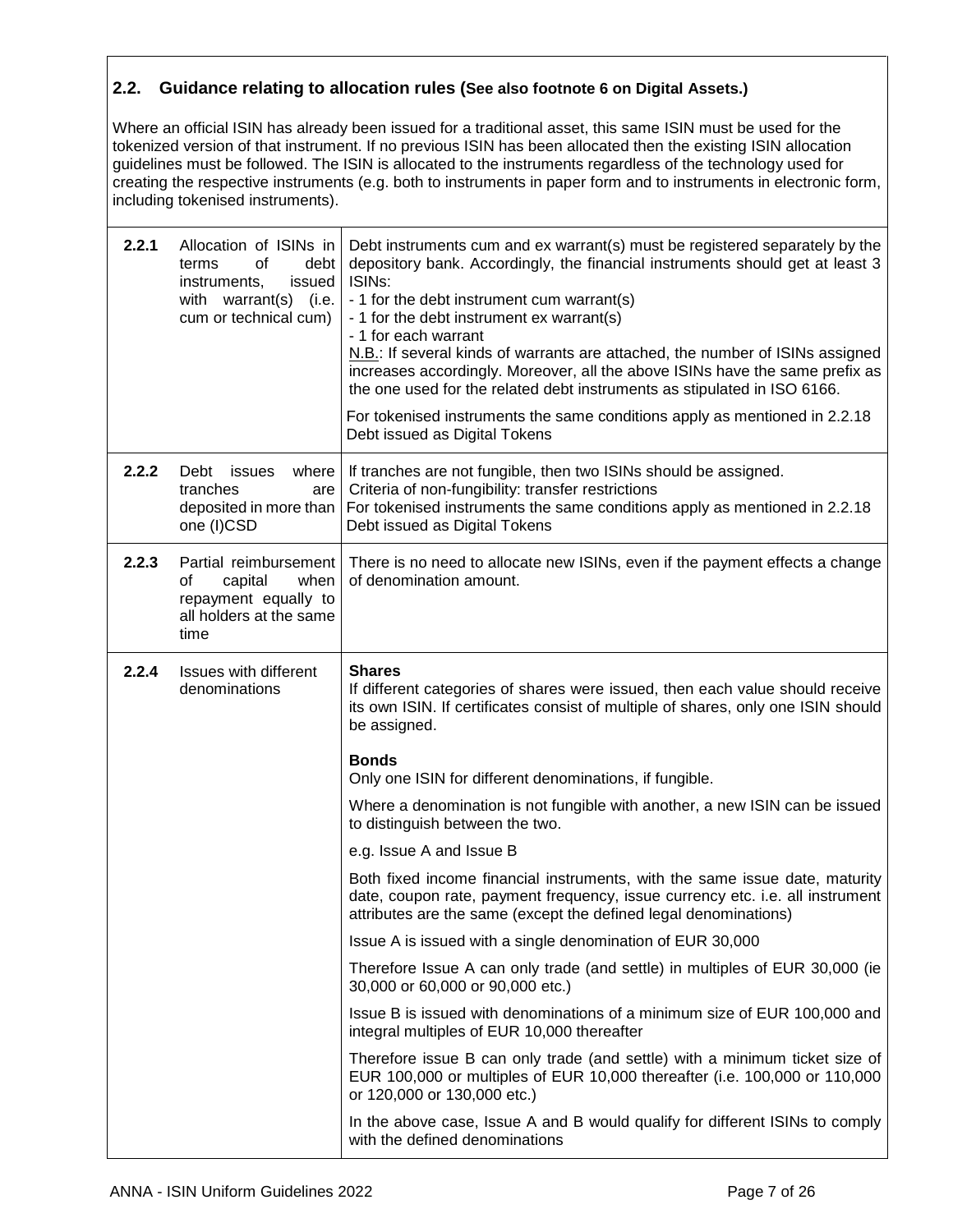|       | Guidance relating to allocation rules - continued                                                                    |                                                                                                                                                                                                                                                                                                                                                      |  |  |
|-------|----------------------------------------------------------------------------------------------------------------------|------------------------------------------------------------------------------------------------------------------------------------------------------------------------------------------------------------------------------------------------------------------------------------------------------------------------------------------------------|--|--|
| 2.2.5 | Taxable/Non-taxable<br>financial instruments                                                                         | Tax considerations may not affect the allocation rules of ISINs, if the financial<br>instruments are fungible.                                                                                                                                                                                                                                       |  |  |
| 2.2.6 | ISINs for rights                                                                                                     | ISINs should be allocated for rights or optional stock dividend election<br>(according to ISO 6166).                                                                                                                                                                                                                                                 |  |  |
| 2.2.7 | Issues with 2 or more<br>tranches                                                                                    | Tranches with different issue prices get different ISINs upon issuance, but have<br>to be assimilated after the first coupon payment.                                                                                                                                                                                                                |  |  |
| 2.2.8 | Warrants                                                                                                             | Warrants issued by foreign branches of banks                                                                                                                                                                                                                                                                                                         |  |  |
|       |                                                                                                                      | When such branches have no separate legal entity the ISIN-prefix of the<br>headquarters country will be used. If the branch is a separate legal entity (i.e.<br>within a specific local market), the country of the branch should be considered<br>for the allocation and the prefix accordingly (e.g. warrants issued by foreign<br>bank branches). |  |  |
|       |                                                                                                                      | <b>Warrants issued pursuant to Regulation S</b>                                                                                                                                                                                                                                                                                                      |  |  |
|       |                                                                                                                      | Warrants issued pursuant to Regulation S will bear the Alpha-2 country code<br>of the country of the issuer.                                                                                                                                                                                                                                         |  |  |
|       |                                                                                                                      | Warrants issued pursuant to Rule 144A                                                                                                                                                                                                                                                                                                                |  |  |
|       |                                                                                                                      | Warrants issued pursuant to Rule 144A will bear a US prefix without reference<br>to the country of the issuer in accordance with market practice in the United<br>States.                                                                                                                                                                            |  |  |
| 2.2.9 | a) European financial<br>and referential<br>instruments                                                              | Financial and referential instruments issued in the European Union but not<br>relating to a specific EU country jurisdiction would be allocated an ISIN with an<br>EU-prefix by WM Datenservice.                                                                                                                                                     |  |  |
|       |                                                                                                                      | Examples                                                                                                                                                                                                                                                                                                                                             |  |  |
|       |                                                                                                                      | - Financial instrument:<br><b>EFSF</b> medium term notes<br>EU000A1G0A57                                                                                                                                                                                                                                                                             |  |  |
|       |                                                                                                                      | - Referential instrument:<br>Euribor 3 months<br>EU0009652783                                                                                                                                                                                                                                                                                        |  |  |
|       | b) European Stability<br>Mechanism (ESM)<br>products (inclusive<br>of products issued<br>under Regulation<br>S/144A) | Debt Products issued into European Central Securities Depositories                                                                                                                                                                                                                                                                                   |  |  |
|       |                                                                                                                      | Fixed income Debt products issued by ESM directly into a European Central<br>Securities Depositories - 'CSDs', will be allocated EU prefix ISINs                                                                                                                                                                                                     |  |  |
|       |                                                                                                                      | Debt Products issued into ICSDs                                                                                                                                                                                                                                                                                                                      |  |  |
|       |                                                                                                                      | Debt products issued by ESM directly into the ICSDs (Euroclear Bank and<br>Clearstream Banking), will be allocated XS prefix ISINs.                                                                                                                                                                                                                  |  |  |
|       |                                                                                                                      | Debt Products issued into non-EU CSDs                                                                                                                                                                                                                                                                                                                |  |  |
|       |                                                                                                                      | Debt products issued by ESM directly into non-EU CSDs will be allocated local<br>prefix ISINs as per the existing debt rules defined in the ISO 6166 standard (e.g.<br>issued in DTCC in the United States will receive a US prefix ISIN).                                                                                                           |  |  |
|       | 2.2.10 Preferred shares                                                                                              | Preferred shares issued in unit form (that are being treated as debt) will be<br>assigned the relevant ISIN by the NNA located in the issuer's country of<br>incorporation and set up as equity.                                                                                                                                                     |  |  |
|       |                                                                                                                      | Preferred shares issued in nominal form (that are being treated as debt) will be<br>assigned an XS ISIN (if being held directly with the ICSDs) and set up as bond.                                                                                                                                                                                  |  |  |
|       |                                                                                                                      | Preferred shares that are being treated as equity will be assigned the relevant<br>ISIN by the NNA located in the issuer's country of incorporation and set up as<br>equity.                                                                                                                                                                         |  |  |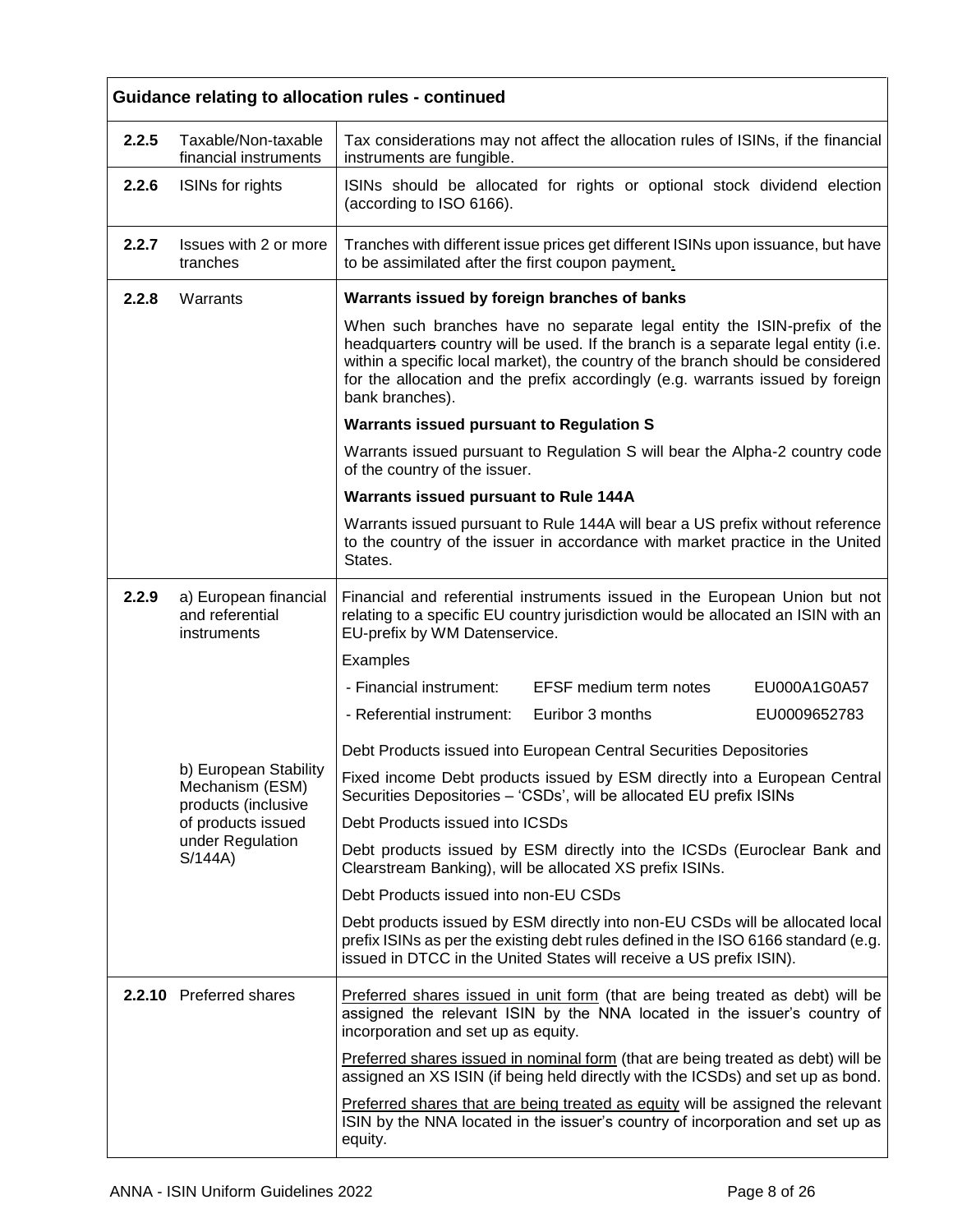| Guidance relating to allocation rules - continued                  |                                                                                                                                                                                                                                                                                                                                                                                                                                                      |  |
|--------------------------------------------------------------------|------------------------------------------------------------------------------------------------------------------------------------------------------------------------------------------------------------------------------------------------------------------------------------------------------------------------------------------------------------------------------------------------------------------------------------------------------|--|
| 2.2.11 RegS/144A debt<br>issues                                    | The RegS and/or 144A portion is deposited with a US CSD (only), it will bear<br>the US prefix.                                                                                                                                                                                                                                                                                                                                                       |  |
|                                                                    | The RegS and/or 144A portion is deposited with Euroclear Bank / Clearstream<br>Banking, it will bear an XS-ISIN.                                                                                                                                                                                                                                                                                                                                     |  |
|                                                                    | In case of a bifurcated structure or split note, a minimum of 2 and maximum of<br>4 unique ISINs will be allocated by the relevant numbering agency in<br>accordance with the place of deposit as described in Annex A entitled "ISIN<br>allocation rules for debt instruments issued under rule 144A and Regulation S"<br>which forms an integral part of these guidelines.                                                                         |  |
|                                                                    | For tokenised instruments the same conditions apply as mentioned in 2.2.18<br>Debt issued as Digital Tokens                                                                                                                                                                                                                                                                                                                                          |  |
| 2.2.12 Common investment<br>funds                                  | For funds, the issuer country means the country where the fund is registered.<br>If this information is missing or not available at the time of the ISIN allocation,<br>tax implications (i.e. country where tax is paid) would apply as the reference<br>country for allocation of the ISIN.                                                                                                                                                        |  |
| 2.2.13 Depositary receipts<br>representing an<br>equity instrument | Equity rule applies where the depositary bank issues the depositary receipt<br>representing equity. Allocation rule is Alpha-2 country code of the country where<br>the depositary bank issuing the depositary receipt is legally registered or, in the<br>absence of registration, has their legal domicile.                                                                                                                                        |  |
| Depositary receipts<br>representing a debt<br>instrument           | The rules applicable to the underlying debt instruments also apply to this<br>instrument type.                                                                                                                                                                                                                                                                                                                                                       |  |
| 2.2.14 Structured Products <sup>3</sup>                            | - Alpha-2 country code of the country where the issuer is legally registered or,<br>in the absence of registration, has their legal domicile if the depot of all such<br>financial instruments upon issuance is made with one or more CSD(s) or there<br>is no depot of all such financial instruments upon issuance with a CSD or ICSD.<br>However, current market practice being applied in major markets is based on<br>Primary Place of Deposit: |  |
|                                                                    | - XS ISIN prefix must apply if the depot of all such financial instruments upon<br>issuance is primarily made with an ICSD (irrespective if being issued in<br>nominal or unit).                                                                                                                                                                                                                                                                     |  |
|                                                                    | For tokenised instruments the same conditions apply as mentioned in 2.2.18<br>Debt issued as Digital Tokens                                                                                                                                                                                                                                                                                                                                          |  |
|                                                                    |                                                                                                                                                                                                                                                                                                                                                                                                                                                      |  |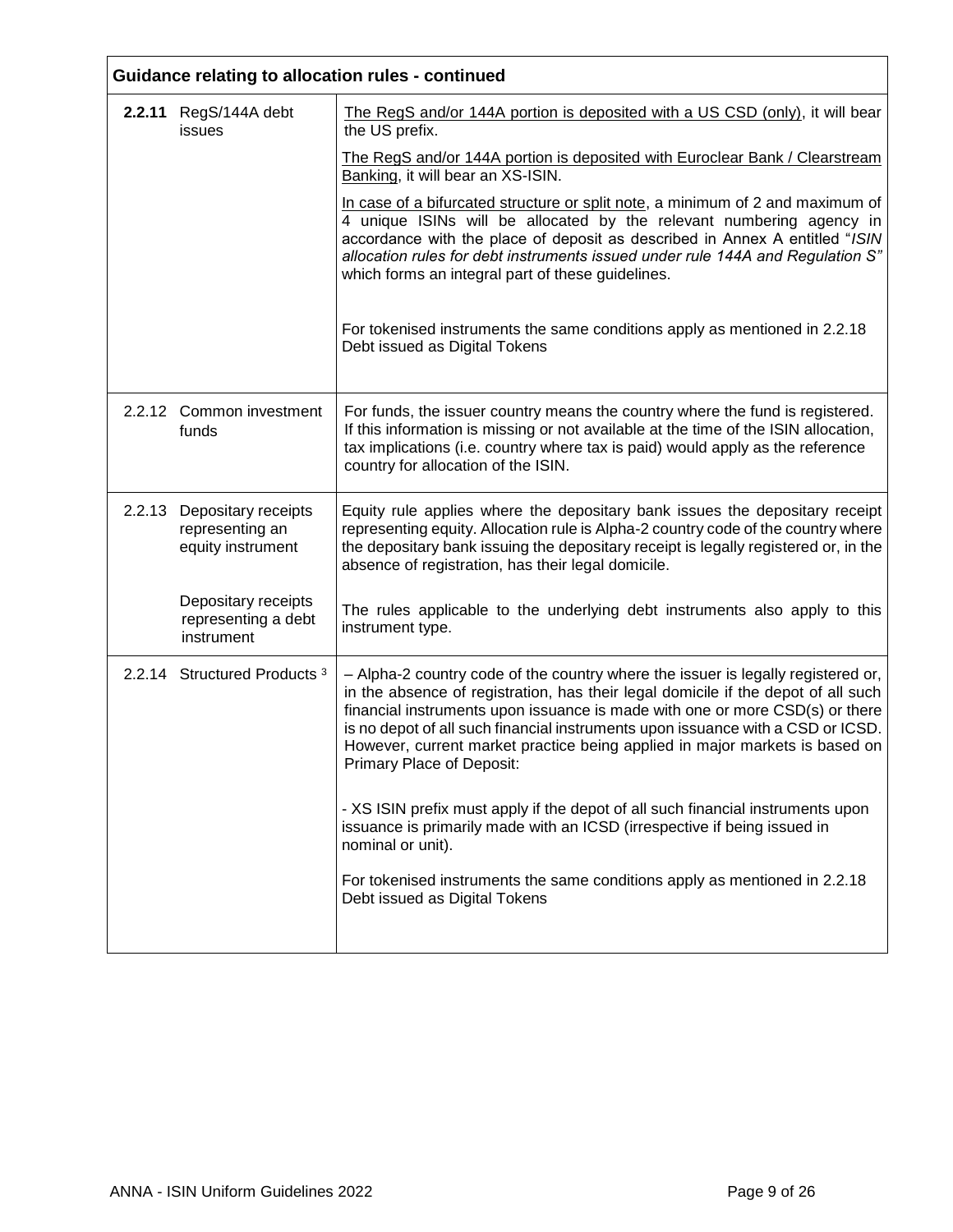| Guidance relating to allocation rules - continued    |                                                                                                                                                                                       |  |
|------------------------------------------------------|---------------------------------------------------------------------------------------------------------------------------------------------------------------------------------------|--|
| 2.2.15 Combined<br>instruments <sup>2</sup>          | The allocation rule for these instruments is "Alpha-2 country code of the country<br>of the issuer".                                                                                  |  |
| 2.2.16 Issues denominated<br>in different currencies | For Collective Investment Vehicles:<br>-If the currency is defined as a specific class in the prospectus, then each<br>currency class shall have its own ISIN.                        |  |
|                                                      | -If a dedicated class is denominated in different currencies, then only one ISIN<br>can be issued for the particular class.                                                           |  |
| 2.2.17 Debt issued as Digital<br><b>Tokens</b>       | - the depot of all such financial instruments upon issuance is made with the<br>Central Securities Depository (CSD) of one country<br>Alpha-2 country code of the country of the CSD. |  |
|                                                      | - the depot of all such financial instruments upon issuance is made with the<br>CSD of more than one country or with an International Central Securities<br>Depository (ICSD)         |  |
|                                                      | XS ISIN prefix                                                                                                                                                                        |  |
|                                                      | - Where there is no depot of such financial instruments with a CSD or ICSD.                                                                                                           |  |
|                                                      | Alpha-2 country code of the country where the issuer is legally registered or,<br>in the absence of registration, has their legal domicile.                                           |  |
| 2.2.18 Individual negotiable<br>bank loans           | In the case of individual bank loans the ISIN is only allocated if the instrument<br>is negotiable.                                                                                   |  |
|                                                      | Alpha-2 country code of the country where the borrower is legally registered<br>or, in the absence of registration, has its legal domicile                                            |  |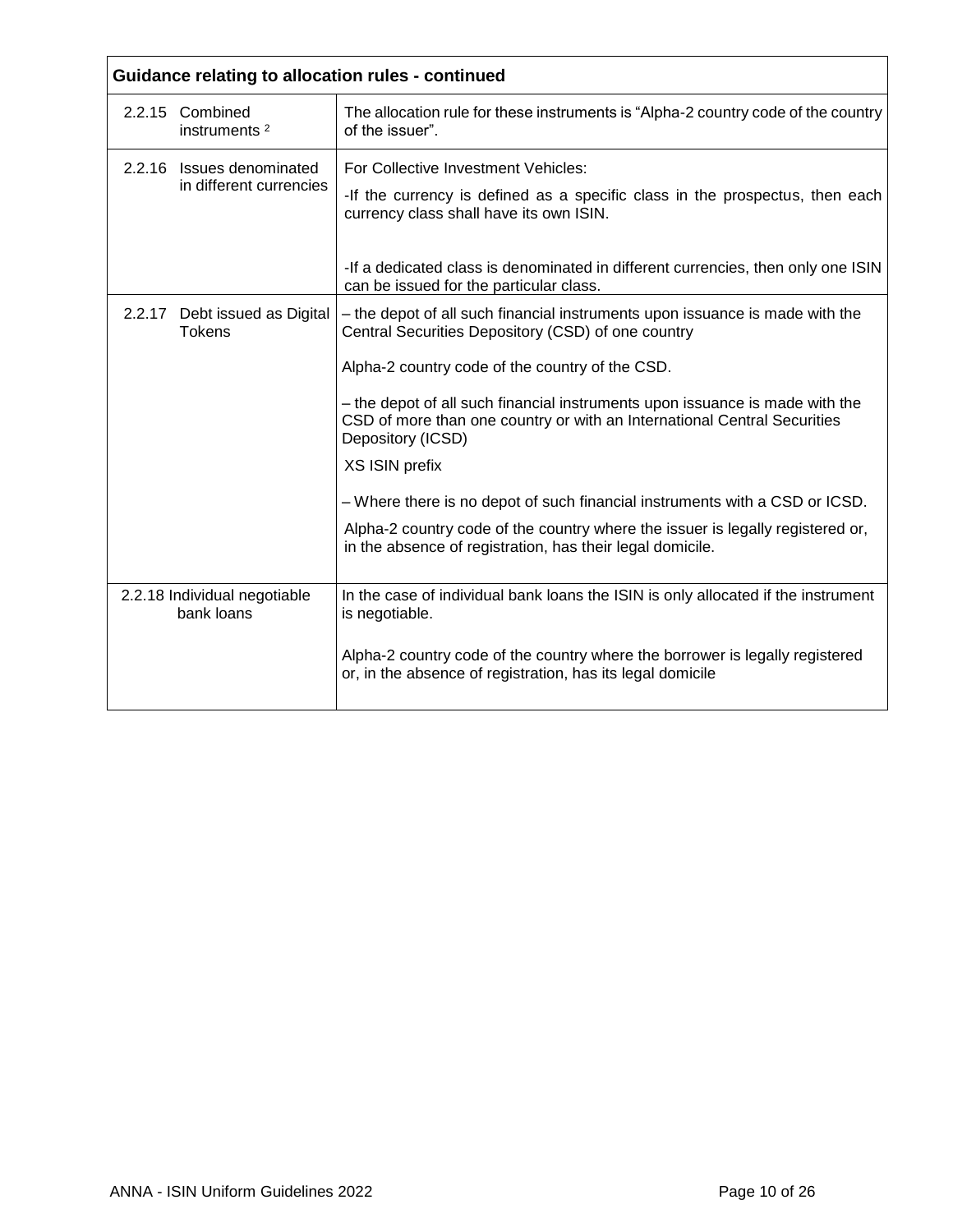<span id="page-10-0"></span>

| 2.3.  | <b>Country specific assignment practices</b>                       |                                                                                                                                                                                                                                                                                                                                                                                                                                                                                                                                                                                                                                                     |  |
|-------|--------------------------------------------------------------------|-----------------------------------------------------------------------------------------------------------------------------------------------------------------------------------------------------------------------------------------------------------------------------------------------------------------------------------------------------------------------------------------------------------------------------------------------------------------------------------------------------------------------------------------------------------------------------------------------------------------------------------------------------|--|
|       | Refer to point 10 'Numbering Agencies not in line with Guidelines' |                                                                                                                                                                                                                                                                                                                                                                                                                                                                                                                                                                                                                                                     |  |
| 2.3.1 | Australia                                                          | Delisted instruments - A temporary ISIN can be allocated in cases where a<br>security is de-listed from the ASX (Australian Stock Exchange).                                                                                                                                                                                                                                                                                                                                                                                                                                                                                                        |  |
|       |                                                                    | Re-use of ISIN for warrants – ISIN codes for Australian warrants contain the<br>ASX code for the issuer and characteristics of the instrument type. Re-use can<br>occur after at least 45 business days.                                                                                                                                                                                                                                                                                                                                                                                                                                            |  |
|       |                                                                    | 2 separate ISINs can be allocated for an Exchange Traded Dual Access Fund<br>Structure on technical grounds, one ISIN allocated for the On-Market (listed)<br>units and the other for the Off-Market (unlisted) units.                                                                                                                                                                                                                                                                                                                                                                                                                              |  |
| 2.3.2 | Russia                                                             | Separate ISIN allocation for new issue of equity shares, with same rights, until<br>they are merged with the principal shares.                                                                                                                                                                                                                                                                                                                                                                                                                                                                                                                      |  |
|       |                                                                    | New shares circulate separately from principal shares for several months and<br>are not fungible during this time. The new shares can be cancelled by the<br>Regulator during this period. Upon confirmation from the regulator, the new<br>shares will rank pari passu and the ISIN for the new shares will be made<br>inactive.                                                                                                                                                                                                                                                                                                                   |  |
| 2.3.3 | Italy                                                              | Different tranches of Italian debt financial instruments subject to pro rata<br>temporis taxation under the provisions of Legislative Decree 239 of 1 April 1996<br>(LD 239/96) are also fungible, and bear the same ISIN, if the issue price,<br>redemption price, issue date and redemption date to be used for tax purposes<br>are identical (e.g. through application of Article 11 (2) of LD 239/96).                                                                                                                                                                                                                                          |  |
| 2.3.4 | Hong Kong                                                          | For all financial instruments products (except debt financial instruments) traded<br>on the Stock Exchange of Hong Kong in multiple currencies, financial<br>instruments traded in different currencies should receive its own ISIN.                                                                                                                                                                                                                                                                                                                                                                                                                |  |
| 2.3.5 | International market                                               | No change of ISIN in cases of change of place of deposit from common<br>depository to common safekeeper (NGN/NSS).                                                                                                                                                                                                                                                                                                                                                                                                                                                                                                                                  |  |
| 2.3.6 | Ireland                                                            | With effect from March 15, 2021; Irish corporate debt and equities migrated from<br>Euroclear UK and Ireland (EUI) to Euroclear Bank (EB) as the new Central<br>Securities Depository (CSD). This structure mirrors the existing service<br>Euroclear Bank provides for Irish government debt (as per a decision passed<br>by the Central Bank of Ireland in December 2014).                                                                                                                                                                                                                                                                        |  |
|       |                                                                    | To effect the transition, issuers of Irish corporate debt or equity securities must<br>have passed a resolution at an AGM approving the migration from EUI to EB as<br>the new CSD. The legal form and structure of Irish debt and equity instruments<br>is not similar to international debt instruments issued into EB (identified with an<br>XS ISIN today) – therefore the migration presents no impact on ISIN allocation<br>rules for Irish securities as a result of this change. Euronext Dublin continues<br>as the responsible NNA for Irish Government debt, Corporate debt and<br>corporate equity instruments (using IE prefix ISINs). |  |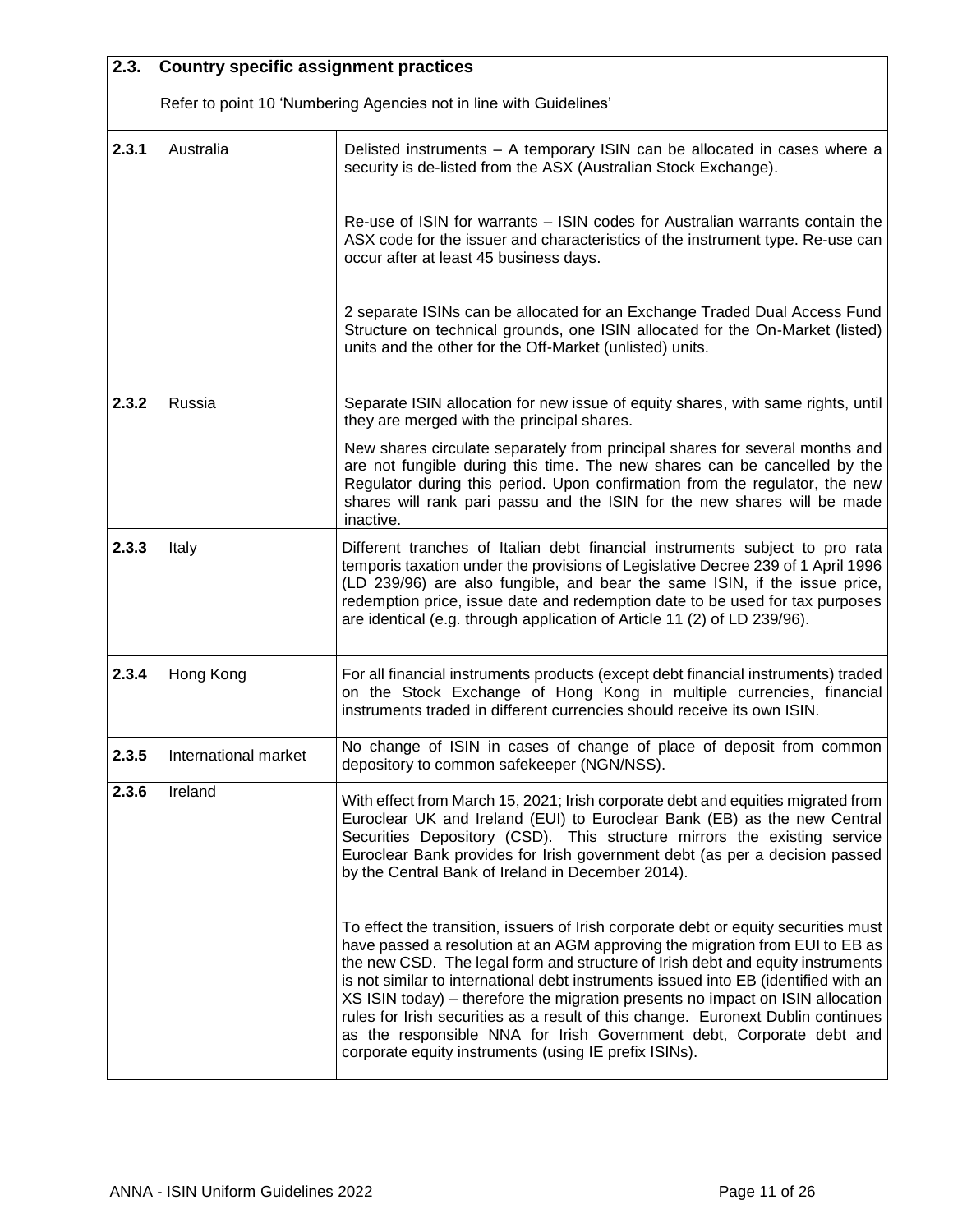# <span id="page-11-0"></span>**3. REFERENTIAL INSTRUMENTS**

| <b>Instruments</b> |                                                                                                                                                                                                                                                                                                                                                                                                                                                                                                                                                                                                                                                                                                                                                                                                                                                                                                                                                                                                                                                                                                                                                                                                                                                                                                                                             | <b>Example</b>                            |                                              |
|--------------------|---------------------------------------------------------------------------------------------------------------------------------------------------------------------------------------------------------------------------------------------------------------------------------------------------------------------------------------------------------------------------------------------------------------------------------------------------------------------------------------------------------------------------------------------------------------------------------------------------------------------------------------------------------------------------------------------------------------------------------------------------------------------------------------------------------------------------------------------------------------------------------------------------------------------------------------------------------------------------------------------------------------------------------------------------------------------------------------------------------------------------------------------------------------------------------------------------------------------------------------------------------------------------------------------------------------------------------------------|-------------------------------------------|----------------------------------------------|
| 3.1. Currencies    | The ISIN should bear the prefix of the issuer<br>country in case of single currency. For cross<br>rates, the prefix should correspond to the issuer<br>country of the fixed currency of the ratio.<br>For Digital Currencies, refer section 3.10.2                                                                                                                                                                                                                                                                                                                                                                                                                                                                                                                                                                                                                                                                                                                                                                                                                                                                                                                                                                                                                                                                                          | Euro<br><b>USD</b>                        | EU0009656420<br>US9117941131                 |
| 3.2. Indices       | The ISIN will bear the prefix of the jurisdiction of<br>the Benchmark Administrator <sup>5</sup> and should be<br>assigned for each index based on its unique<br>attributes <sup>4</sup> .<br>LEI of the Benchmark Administrator should be<br>used to determine the correct jurisdiction for ISIN<br>allocation. Where the LEI cannot be obtained or<br>confirmed, the NNA shall encourage the<br>requestor to obtain LEI. Only in the absence of<br>LEI, the NNA should procure more entity<br>information from the requestor about the<br>Benchmark Administrator.<br>ISIN requests should be submitted or validated<br>by Benchmark Administrators. The exception<br>being where a Benchmark Administrator does not<br>want to be involved in the ISIN application<br>process or has transferred this obligation to the<br>calculating agent, being a different corporate<br>entity to the Benchmark Administrator.<br>The Benchmark Administrator name should be<br>used as the issuer name unless an alternative is<br>specified by the Benchmark Administrator. The<br>Benchmark Administrator must include<br>a,<br>rationale for use of an alternative issuer name.<br>Refer the section $4.1$ – Consequence of<br>Corporate Actions, in relation to impact on Index<br>ISINs due to Benchmark Administrator change of<br>domicile. | FTSE 100 Index<br>IBEX 35<br>S&P500 Index | GB0001383545<br>ES0SI0000005<br>US78378X1072 |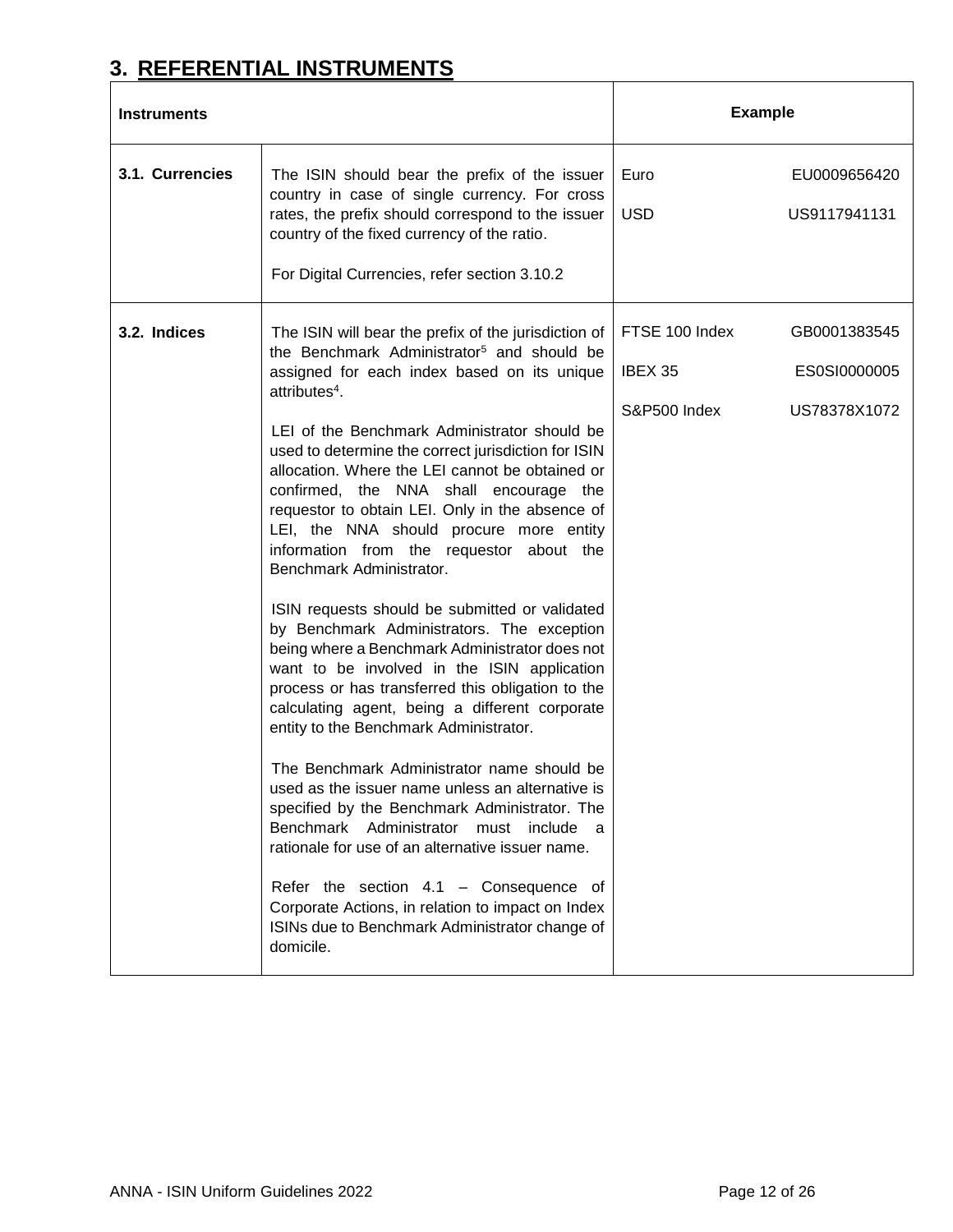| <b>Instruments</b>  |                                                                                                                                                                                                                                                                                 | <b>Example</b>                                                                                                                     |  |
|---------------------|---------------------------------------------------------------------------------------------------------------------------------------------------------------------------------------------------------------------------------------------------------------------------------|------------------------------------------------------------------------------------------------------------------------------------|--|
| 3.3. Interest rates | Referential interest rates as defined by term and<br>currency, used in the financial sector and<br>calculated by financial institutions.<br>The ISIN should bear the prefix of the originator's<br>country.                                                                     | 1-Year MIBOR<br>ES0S00000018<br>12-Month LIBOR<br>GB00B5M93442                                                                     |  |
| 3.4. Commodities    | One ISIN per good and domicile of the exchange,<br>even if several exchanges exist in the same<br>country. The different quality degrees within the<br>same good should not be taken into account.                                                                              | Lampante Olive Oil<br>ES0SM0032042                                                                                                 |  |
| 3.5. Options        | Each contract defined by expiration date, option<br>type, strike price, currency and underlying<br>instrument will get an ISIN.<br>The ISIN gets the prefix of the country of the<br>exchange or MTF issuing or registering and<br>clearing the specific derivative instrument. | MEFF<br>ES0A00482836<br>OPC 06 2012 VTA TEF 16,00<br><b>LIFFE</b><br>GB00DBYV2Y13<br><b>PEARSON</b><br>CALL OPTION 15/06/12 GBX100 |  |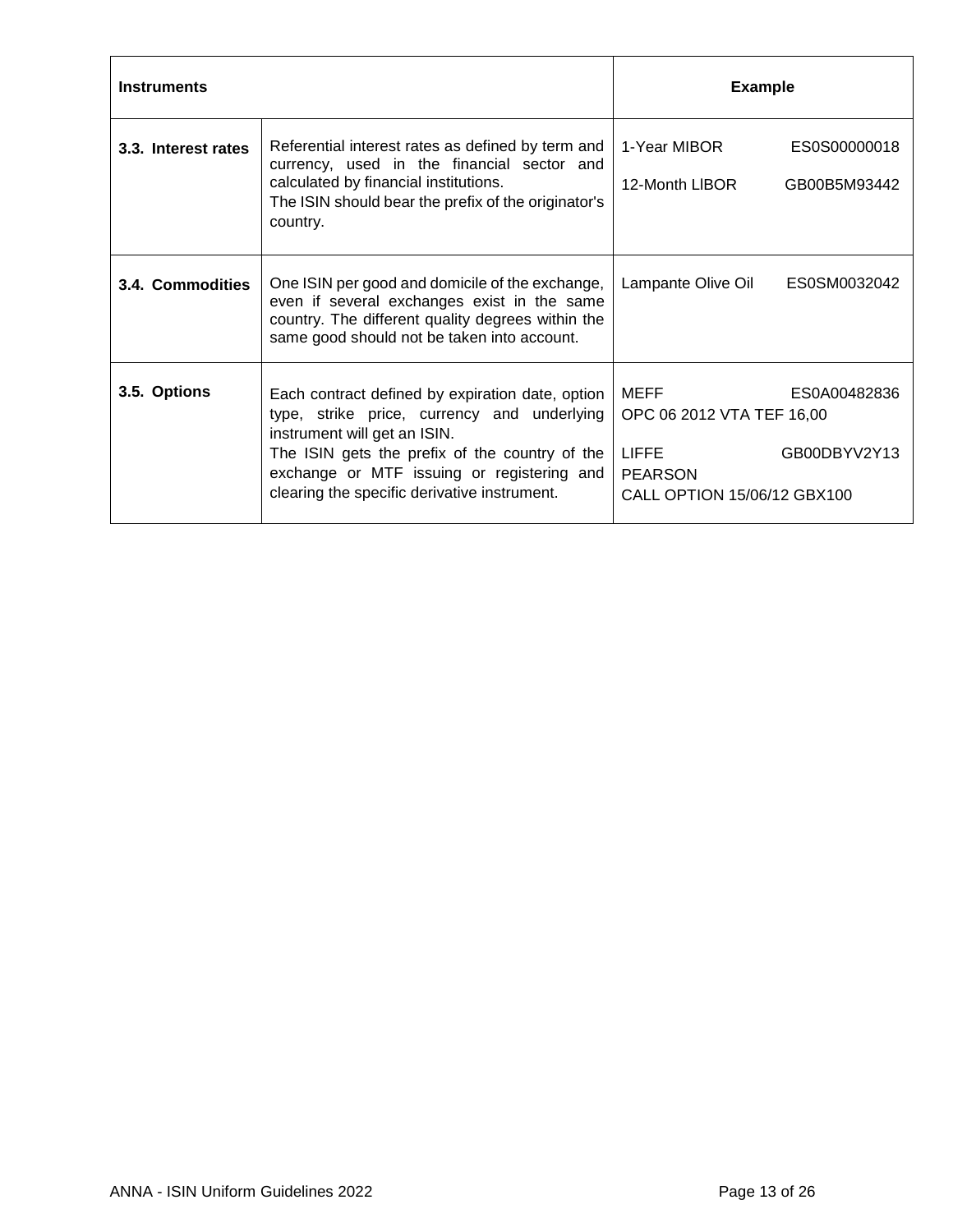| <b>Instruments</b>                                 |                                                                                                                                                                                                                                                                                                                                                                                                                                                                                                                                                                                                                                                                                                                                                                                                                                                                                                                                                                                                                                                          | <b>Example</b>                                                                                                                          |
|----------------------------------------------------|----------------------------------------------------------------------------------------------------------------------------------------------------------------------------------------------------------------------------------------------------------------------------------------------------------------------------------------------------------------------------------------------------------------------------------------------------------------------------------------------------------------------------------------------------------------------------------------------------------------------------------------------------------------------------------------------------------------------------------------------------------------------------------------------------------------------------------------------------------------------------------------------------------------------------------------------------------------------------------------------------------------------------------------------------------|-----------------------------------------------------------------------------------------------------------------------------------------|
| 3.6. Futures                                       | Each contract defined by expiration date,<br>currency and underlying instrument will get an<br>ISIN. The ISIN gets the prefix of the country of<br>the exchange or MTF issuing or registering and<br>clearing the specific derivative instrument.                                                                                                                                                                                                                                                                                                                                                                                                                                                                                                                                                                                                                                                                                                                                                                                                        | MEFF<br>ES0B00017433<br>FUT 12 2011 BBVA<br><b>TURQUOISE</b><br>GB00D62FXB42<br>GAZPROM ADR FUT 15/07/11 USD                            |
| 3.7. Contracts for<br><b>Differences</b><br>(CfDs) | Please refer to <b>ANNA DSB ISIN Guidelines</b>                                                                                                                                                                                                                                                                                                                                                                                                                                                                                                                                                                                                                                                                                                                                                                                                                                                                                                                                                                                                          |                                                                                                                                         |
| 3.8. Carbon<br>credits &<br>emissions              | Types of carbon instruments:<br>-European Union Allowances, commonly referred<br>to as EUA, are issued specifically for the<br>European Trading System (ETS) and in<br>accordance with the Kyoto Protocol compliance<br>regime.<br>The ISIN assigned for each EUA gets the EU<br>prefix.<br>-Certified Emission Reduction, commonly<br>referred to as CER, are issued as part of<br>the Clean Development Mechanism (CDM)<br>projects and in accordance with the Kyoto<br>Protocol compliance regime. Projects are<br>typically hosted in developing countries.<br>The ISIN gets the prefix of the country where the<br>project is hosted.<br>-Voluntary Emission Reduction or Verified<br>Emission Reduction, commonly referred to as<br>VER, are issued outside of the Kyoto Protocol<br>compliance regime. VER credits are based on<br>carbon off set projects. Generally, VER's are not<br>liquid credits and do not have a transparent and<br>clear market for exchange.<br>The ISIN gets the prefix of the country where the<br>project is hosted. | <b>EUA</b><br>EU000A1RRN98<br><b>European Emission Allowances</b><br><b>EUAA</b><br>EU000A1N5R34<br><b>European Aviation Allowances</b> |
| 3.9. Stock<br>dividends                            | Stock dividends are eligible for ISIN allocation<br>when referenced as underlying of derivatives<br>contracts (e.g. futures, options).<br>The ISIN gets the prefix of the country where the<br>company is registered or, in absence of<br>registration, has its legal domicile.<br>For Optional Stock Dividend election (Technical<br>Rights line), refer section 2.2.6                                                                                                                                                                                                                                                                                                                                                                                                                                                                                                                                                                                                                                                                                  |                                                                                                                                         |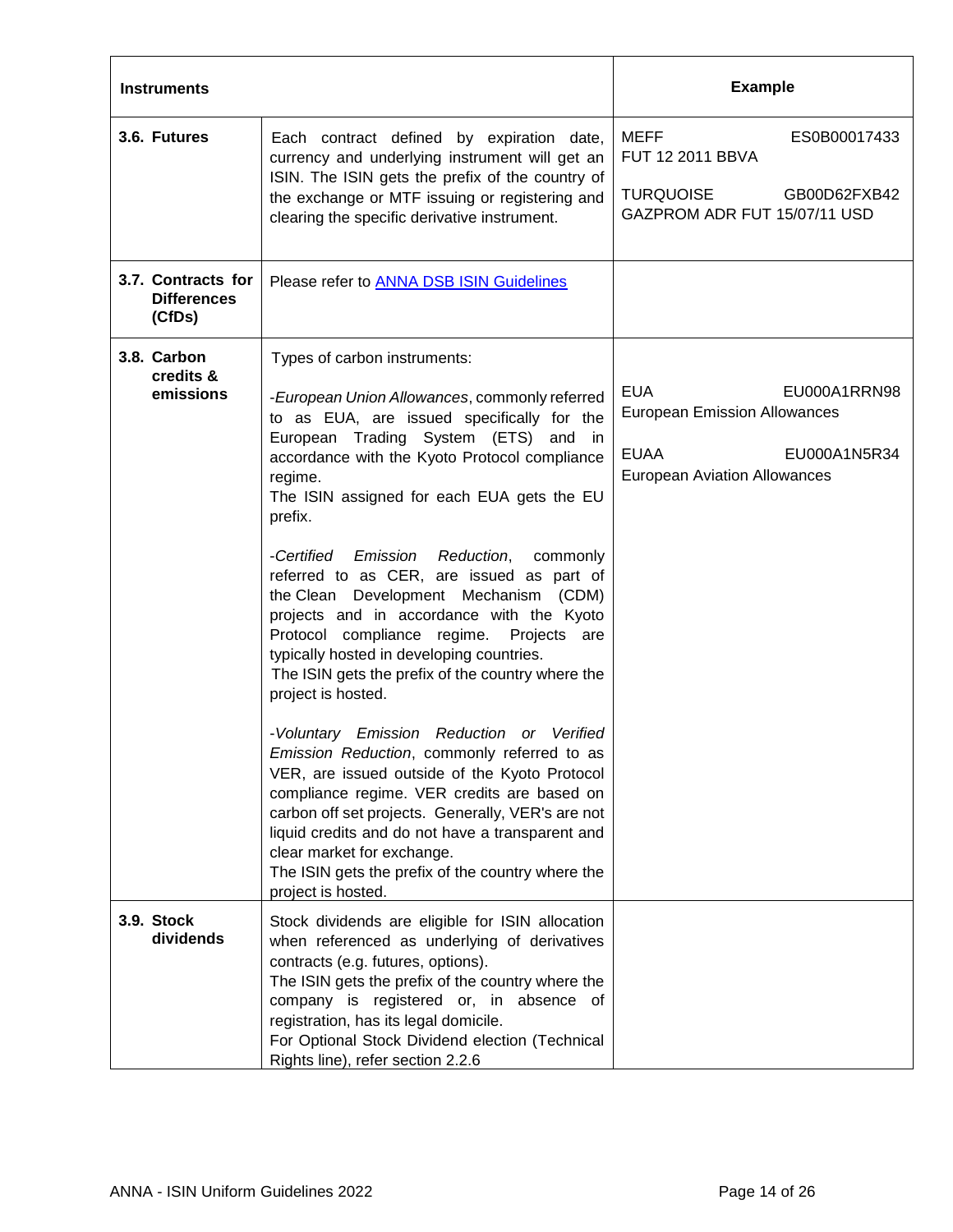| 3.10 Cryptoassets<br>(Tokenised Referential<br>Instruments) and Digital<br>currencies | For digital assets as defined in<br>Footnote 6, where there is NO<br>specific issuer or jurisdiction,<br>and specifically excluding<br>security tokens, the ISIN will<br>bear the prefix specific to<br>tokenized referential<br>instruments, (XX), to be<br>assigned by one of the<br><b>Substitute Numbering Agencies</b><br>(SNA). Where an issuer is<br>identified, the alpha-2 country<br>code of the country where the<br>issuer is legally registered or, in<br>the absence of registration, has<br>their legal domicile should be<br>applied | Specific examples of types of<br>cryptoassets are provided<br>below. |
|---------------------------------------------------------------------------------------|------------------------------------------------------------------------------------------------------------------------------------------------------------------------------------------------------------------------------------------------------------------------------------------------------------------------------------------------------------------------------------------------------------------------------------------------------------------------------------------------------------------------------------------------------|----------------------------------------------------------------------|
| 3.10.1 Cryptocurrencies                                                               | Cryptocurrency uses distributed<br>ledger technology to operate,<br>with no central authority or<br>banks; managing transactions<br>and the issuing of tokens is<br>carried out collectively by the<br>network. Intended<br>predominantly as a store of<br>value and a medium of<br>exchange for both digital and<br>physical goods and services.                                                                                                                                                                                                    | Bitcoin; Ether                                                       |
|                                                                                       | The ISIN will bear the prefix<br>specific to tokenized referential<br>instruments, (XX), to be<br>assigned by one of the<br><b>Substitute Numbering Agencies</b><br>(SNA). Where an issuer is<br>identified, the alpha-2 country<br>code of the country where the<br>issuer is legally registered or, in<br>the absence of registration, has<br>their legal domicile should be<br>applied                                                                                                                                                            |                                                                      |
| 3.10.2 Digital Currencies/<br><b>Central Bank Digital</b><br><b>Currencies (CBDC)</b> | Issued by central banks. Also<br>called digital fiat currencies or<br>digital base money.<br>ISIN assignment:<br>Different concepts regarding<br>CBDCs may exist. Therefore the<br>fungibility between the fiat<br>currency and the CBDC (at<br>country level) must be reviewed.<br>If the CBDC is not fully fungible<br>with the fiat currency, then a                                                                                                                                                                                              |                                                                      |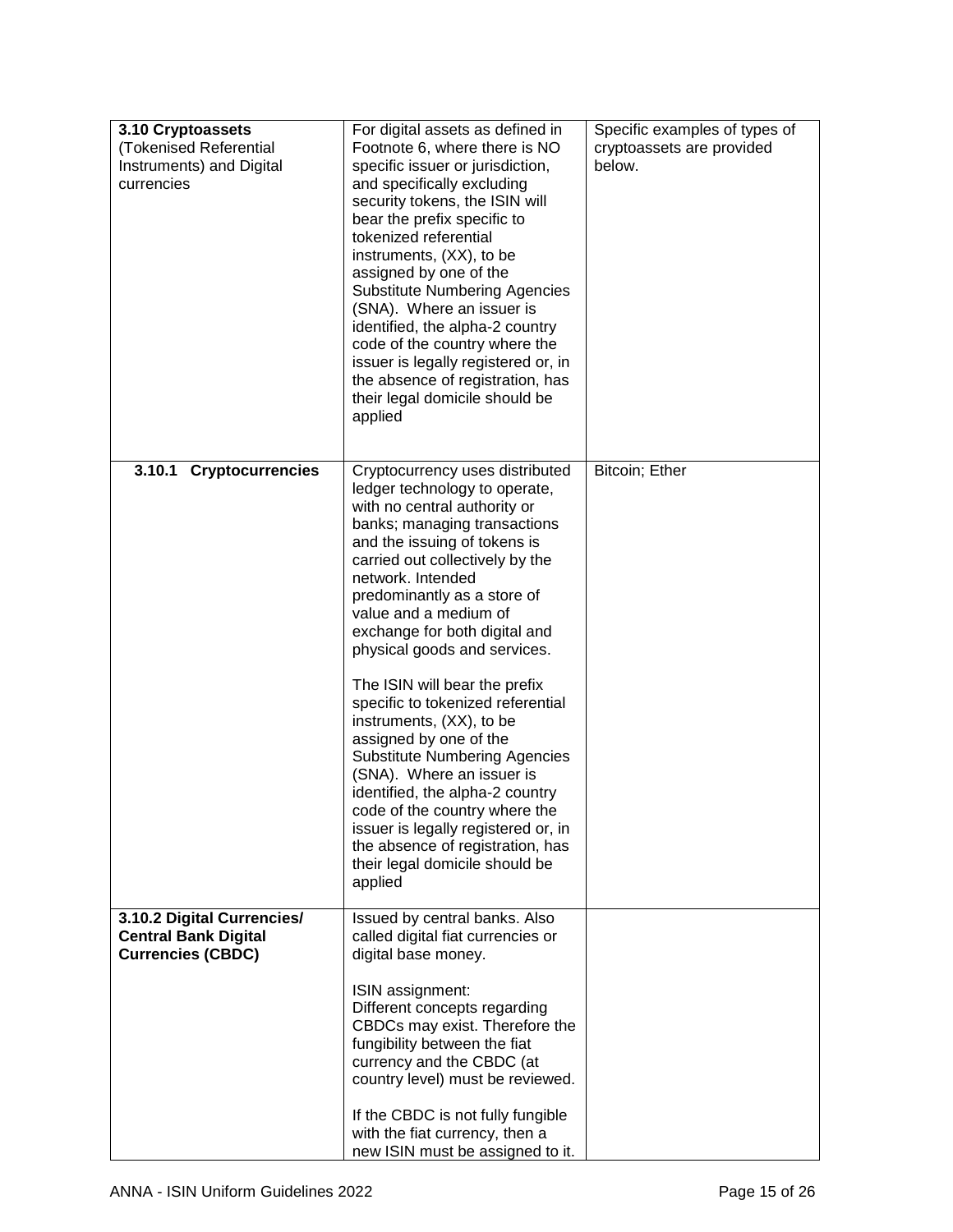|                                      | No additional ISIN should be<br>assigned if the CBDC is fully<br>fungible.<br>Limitation of fungibility might be<br>the result of:<br>Limited holdings<br>٠<br>allowance for retail<br>customers<br>CDBC can only be used<br>$\bullet$<br>for interbank or security<br>settlement<br>CBDC is only available<br>for machine to machine<br>payments                                                                                                                                                                                                                                                                                                                                                 |                                                                                                                                                                                                                                               |
|--------------------------------------|---------------------------------------------------------------------------------------------------------------------------------------------------------------------------------------------------------------------------------------------------------------------------------------------------------------------------------------------------------------------------------------------------------------------------------------------------------------------------------------------------------------------------------------------------------------------------------------------------------------------------------------------------------------------------------------------------|-----------------------------------------------------------------------------------------------------------------------------------------------------------------------------------------------------------------------------------------------|
| 3.10.3 Non-Fungible Tokens<br>(NFTs) | NFTs are characterised by the<br>following elements:<br>- uniqueness: in that an NFT is<br>or represents a unique object,<br>whether digital or otherwise,<br>which may be associated<br>unequivocally with a user or to a<br>virtual wallet;<br>- indivisibility: asset or right<br>cannot be split up into parts (but<br>fractions can be sold);<br>- non-<br>fungibility/interchangeability:<br>NFTs are not fungible and<br>replicable<br>Only the primary NFT (and not<br>fractions of) should receive an<br><b>ISIN</b><br>The ISIN will bear the prefix<br>specific to tokenized referential<br>instruments, (XX), to be<br>assigned by one of the<br><b>Substitute Numbering Agencies</b> | The digital artwork entitled<br>"Everydays - The First 5000<br>Days", by artist Mike<br>Winkelmann, also known as<br>Beeple, sold for US\$69.3<br>million in 2021                                                                             |
| 3.10.4 Stablecoins                   | (SNA)<br>For stablecoins alpha-2 country<br>code of the country where the<br>issuer is legally registered or, in<br>the absence of registration, has<br>their legal domicile, must be<br>applied.<br>In cases where there is no<br>issuer or the country of<br>registration or domicile of the<br>issuer cannot be determined the<br>ISIN will bear the prefix specific<br>to tokenized referential<br>instruments, (XX), to be<br>assigned by one of the<br><b>Substitute Numbering Agencies</b><br>(SNA)<br>Stablecoins could be backed by/<br>pegged against different                                                                                                                         | Tether, USDC, DAI, Paxos<br>Standard; Havven's Nomin,<br>Digix Gold (DGX), Palladium<br>Coin<br>Under (planned) EU Mica<br>(Markets in Crypto Assets)<br>regulation, stablecoins are<br>known as: e-money token or<br>asset referenced token. |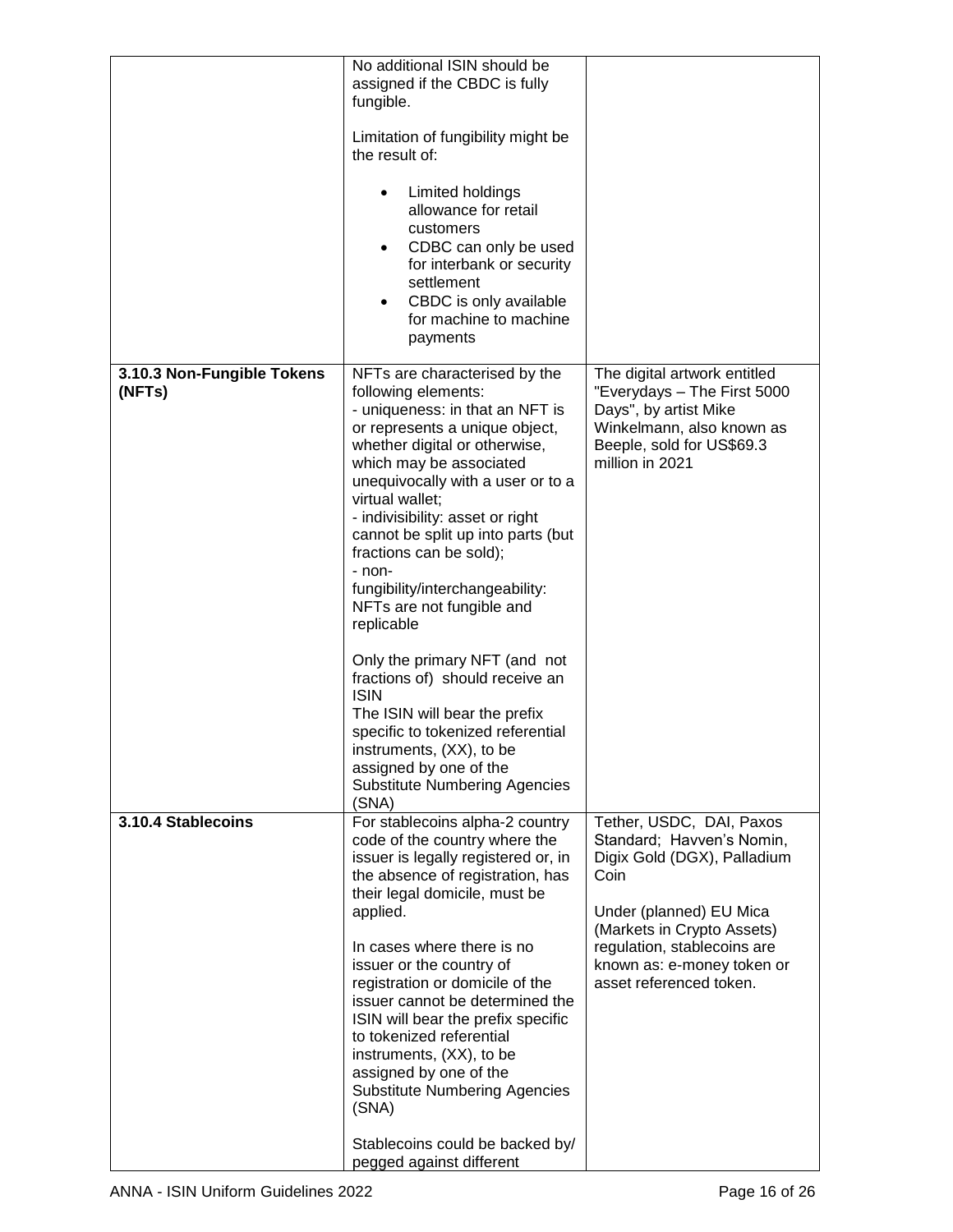| collaterals held by a centralized<br>custodian. Frequently used<br>collaterals are:<br>One or more fiat<br>currencies<br>One or more digital<br>$\bullet$<br>currencies<br>Algorithmic system<br>$\bullet$<br>which values the asset<br>on par with fiat<br>currencies<br><b>Precious metals</b><br>$\bullet$<br>Commodities<br>Or a combination of the<br>collateral mentioned |  |
|---------------------------------------------------------------------------------------------------------------------------------------------------------------------------------------------------------------------------------------------------------------------------------------------------------------------------------------------------------------------------------|--|
| above.                                                                                                                                                                                                                                                                                                                                                                          |  |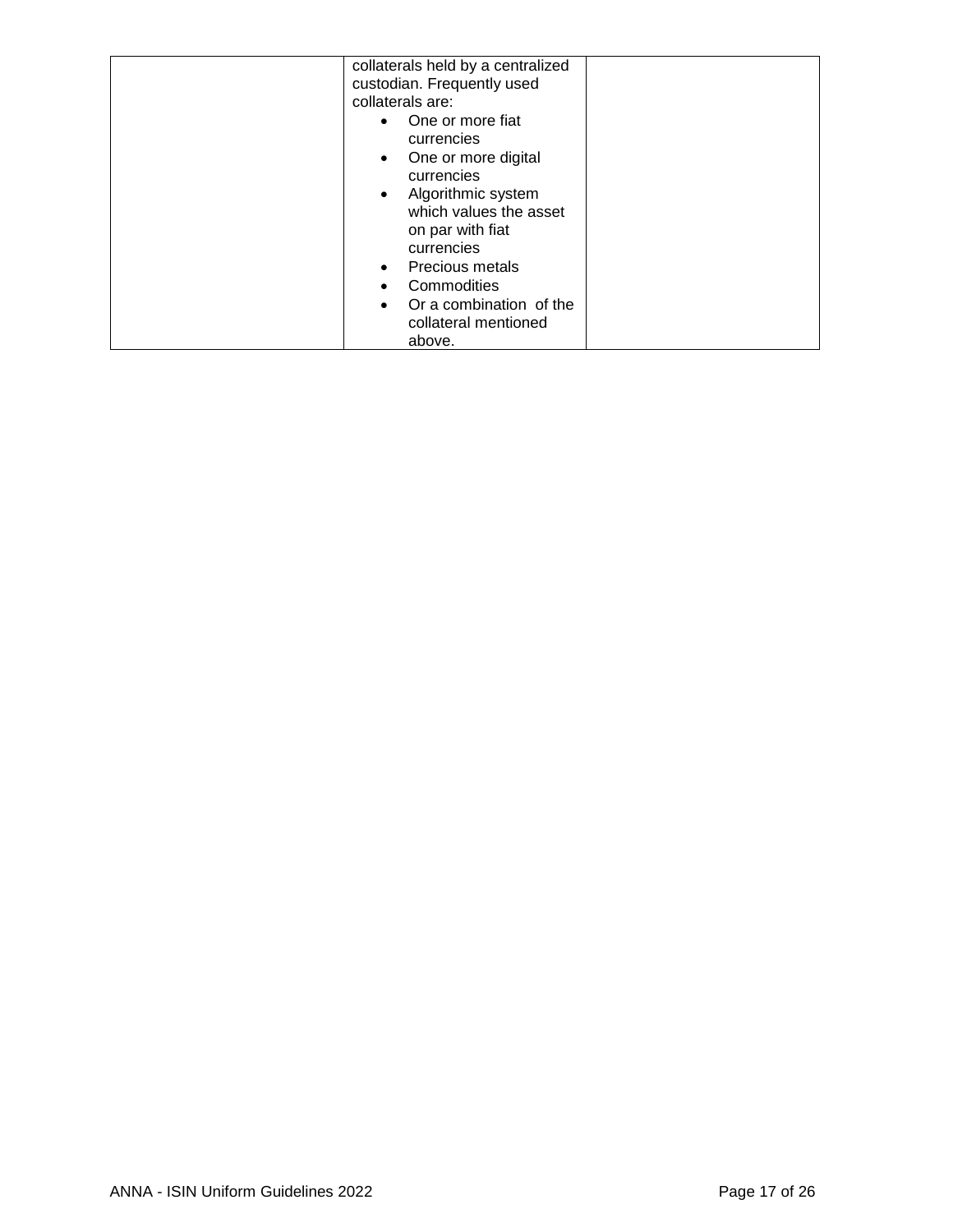# <span id="page-17-0"></span>**4. CONSEQUENCES OF CORPORATE ACTIONS**

| <b>Event and Definition</b>                                                                                                                                                                                                                                                                          | ISIN rules for paperless financial<br><b>instruments</b>                                                                                                                                                                                                                                                                                           | ISIN rules for physical certificates                                                                                                          |
|------------------------------------------------------------------------------------------------------------------------------------------------------------------------------------------------------------------------------------------------------------------------------------------------------|----------------------------------------------------------------------------------------------------------------------------------------------------------------------------------------------------------------------------------------------------------------------------------------------------------------------------------------------------|-----------------------------------------------------------------------------------------------------------------------------------------------|
| 4.1 Change of domicile                                                                                                                                                                                                                                                                               |                                                                                                                                                                                                                                                                                                                                                    |                                                                                                                                               |
| <b>Change of Country</b><br>Domicile<br>of<br>company<br>changes to another country<br>Additional guidance: Where a<br>corporate action includes a<br>change of domicile, the NNA in<br>the new domicile may consider<br>the following points in order to<br>determine if a new ISIN is<br>required: | instruments already existing.<br>With respect of Indices, where pre-<br>existing ISINs have been assigned<br>by one jurisdiction but future ISINs<br>fall under a new jurisdiction, the pre-<br>existing ISINs should remain active<br>ensure<br>persistence<br>in<br>to<br>identification<br>minimise<br>and<br>to<br>downstream impact to users. | No change of ISIN for financial   A new ISIN only if the old security is<br>exchanged for a new one.                                          |
| 1. Consideration of the explicit<br>details of the corporate action, in<br>particular, the impact of the<br>redomicile on the existing issued<br>securities.                                                                                                                                         |                                                                                                                                                                                                                                                                                                                                                    |                                                                                                                                               |
| 2. Whether the existing<br>securities continue to remain<br>fungible with securities issued in<br>the new jurisdiction.                                                                                                                                                                              |                                                                                                                                                                                                                                                                                                                                                    |                                                                                                                                               |
| <b>European Company -</b><br>Societas Europaea (SE)                                                                                                                                                                                                                                                  |                                                                                                                                                                                                                                                                                                                                                    |                                                                                                                                               |
| A change of seat / registered<br>office from one country to<br>another.                                                                                                                                                                                                                              | No change of ISIN for financial<br>instruments already existing                                                                                                                                                                                                                                                                                    | No change of ISIN for<br>financial<br>instruments already existing                                                                            |
| 4.2 Merger<br>Merger by absorption:<br>of the companies<br>One<br>incorporates the other(s)<br>which legally disappear(s)                                                                                                                                                                            | ISINs of shares of the former ISINs<br>after a certain period.                                                                                                                                                                                                                                                                                     | shares<br>οf<br>οf<br>the<br>former<br>companies must become inactive companies must become inactive after<br>a certain period.               |
| Merger by amalgamation:<br>The two companies merge<br>to form a new legal entity<br>after a certain period                                                                                                                                                                                           | A new ISIN has to be allocated for<br>the stock of the new company and<br>inactive.                                                                                                                                                                                                                                                                | A new ISIN has to be allocated for the<br>stock of the new company and the<br>the former ISINs must become former ISINs must become inactive. |
|                                                                                                                                                                                                                                                                                                      |                                                                                                                                                                                                                                                                                                                                                    | N.B. In both above cases, for bonds, a<br>new ISIN is created only if the old<br>certificates are exchanged for new<br>ones.                  |
| 4.3 Assimilation<br>Event which makes the use<br>of an existing separate ISIN<br>superfluous. For example:<br>full dividend rights for new<br>shares, call of outstanding<br>amount on partly paid<br>shares                                                                                         | The ISIN of the new stock has to<br>become inactive when old and new<br>shares become fungible unless a re-<br>use is planned.                                                                                                                                                                                                                     | The ISIN of the new stock has to<br>become inactive when old and new<br>shares become fungible unless a re-<br>use is planned.                |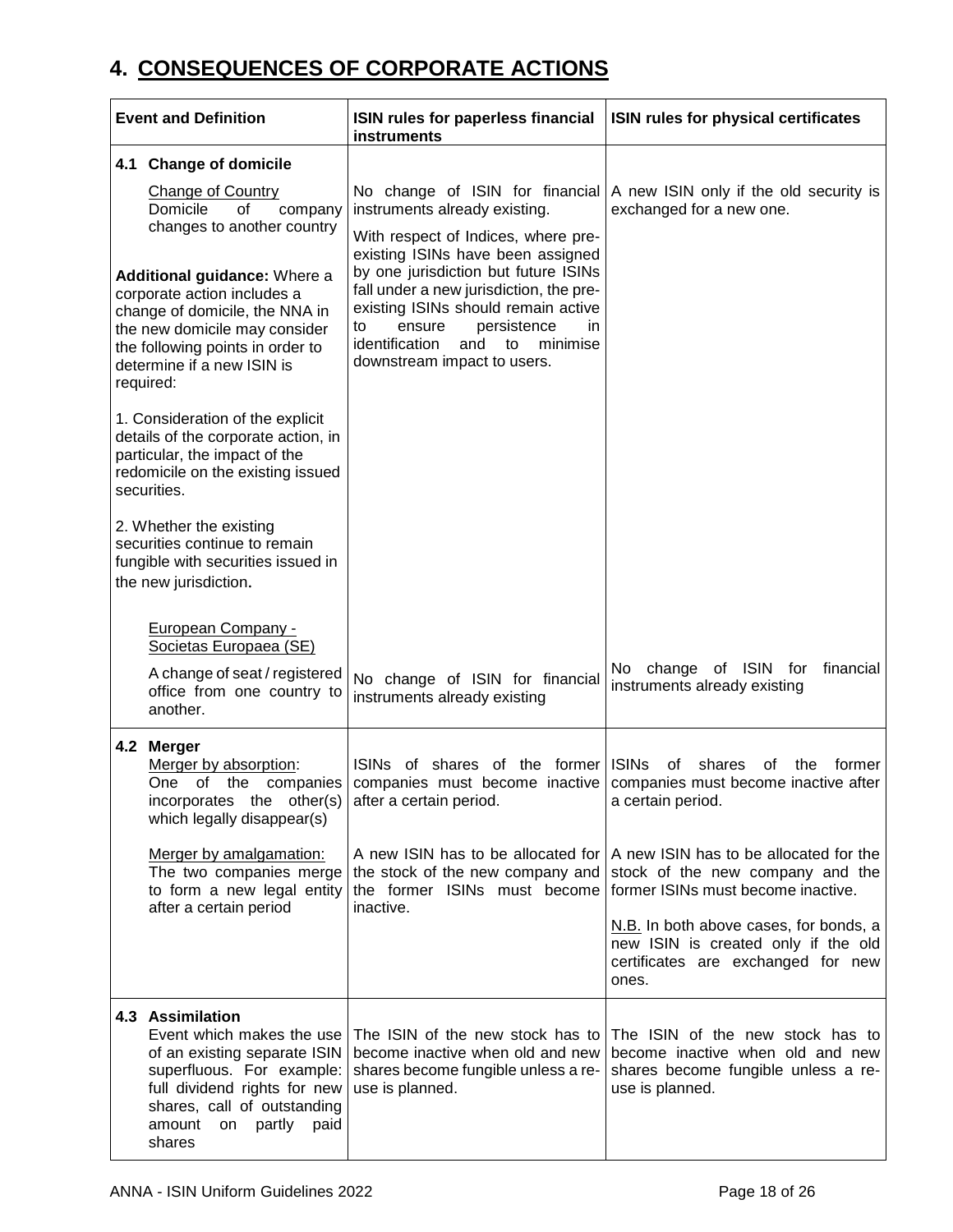| 4.4 Redemption<br>financial<br>instruments<br>or<br>redeemable shares (fully<br>redeemed)     | Repayment of capital debt The ISIN has to become inactive<br>after redemption date, unless the<br>bonds are in default. | The ISIN has to become inactive after<br>redemption date, unless the bonds are<br>in default.            |
|-----------------------------------------------------------------------------------------------|-------------------------------------------------------------------------------------------------------------------------|----------------------------------------------------------------------------------------------------------|
| 4.5 Conversion                                                                                | Convertible bonds                                                                                                       | Convertible bonds                                                                                        |
| The exchange of a<br>convertible type of security<br>into another type of<br>security.        | The ISIN has to become inactive<br>after conversion period end<br>date, unless the bonds are in<br>default.             | The ISIN has to become inactive after<br>conversion period end date, unless the<br>bonds are in default. |
| Convertible bonds or                                                                          | Convertible shares                                                                                                      | Convertible shares                                                                                       |
| Convertible shares (fully<br>converted)                                                       | The ISIN has to become inactive<br>after conversion date.                                                               | The ISIN has to become inactive after<br>conversion date                                                 |
| 4.6 Bankruptcy                                                                                |                                                                                                                         |                                                                                                          |
| Forced liquidation of a company                                                               |                                                                                                                         |                                                                                                          |
| - Full or partial compensation of<br>shareholders/creditors<br>- Discontinuation of the legal | The ISIN has to become inactive<br>after deletion of the company in the<br>register of commerce.                        | The ISIN has to become inactive after<br>deletion of the company in the register<br>of commerce.         |
| proceedings because of<br>lack of assets                                                      | The ISIN has to become inactive<br>after deletion of the company<br>in the register of commerce.                        | The ISIN has to become inactive after<br>deletion of the company in the register<br>of commerce.         |
| 4.7 Change of share capital<br>Change of issued capital (issued                               |                                                                                                                         |                                                                                                          |
| stock) of a company<br>- Increase by issue of<br>additional stocks                            | A new ISIN has only to be allocated<br>for stocks with different rights.                                                | A new ISIN has only to be allocated for<br>stocks with different rights.                                 |
| - Increase by change of<br>nominal value                                                      | The ISIN code remains unchanged                                                                                         | A new ISIN is required in case of<br>exchange of the old certificates                                    |
| - Decrease by change of<br>nominal value                                                      | The ISIN code remains unchanged                                                                                         | A new ISIN is required in case of<br>exchange of the old certificates                                    |
| 4.8 Liquidation<br>Voluntary dissolution of a<br>company                                      | The ISIN has to become inactive<br>after deletion of the company<br>in the register of commerce.                        | The ISIN has to become inactive after<br>deletion of the company in the register<br>of commerce.         |
| 4.9 Change of name                                                                            | For shares:                                                                                                             | For shares:                                                                                              |
| Renaming of a company                                                                         | The ISIN code remains unchanged<br>except for those ones where<br><b>CUSIP Global Services is the</b><br>relevant NNA.  | A new ISIN is allocated for shares in<br>case of exchange of the old certificates.                       |
|                                                                                               | For debt financial instruments:                                                                                         | For debt financial instruments:                                                                          |
|                                                                                               | The ISIN code remains unchanged<br>except for those ones where<br><b>CUSIP Global Services is the</b><br>relevant NNA   | If the bonds have to be exchanged for<br>new certificates, the ISIN must be<br>changed.                  |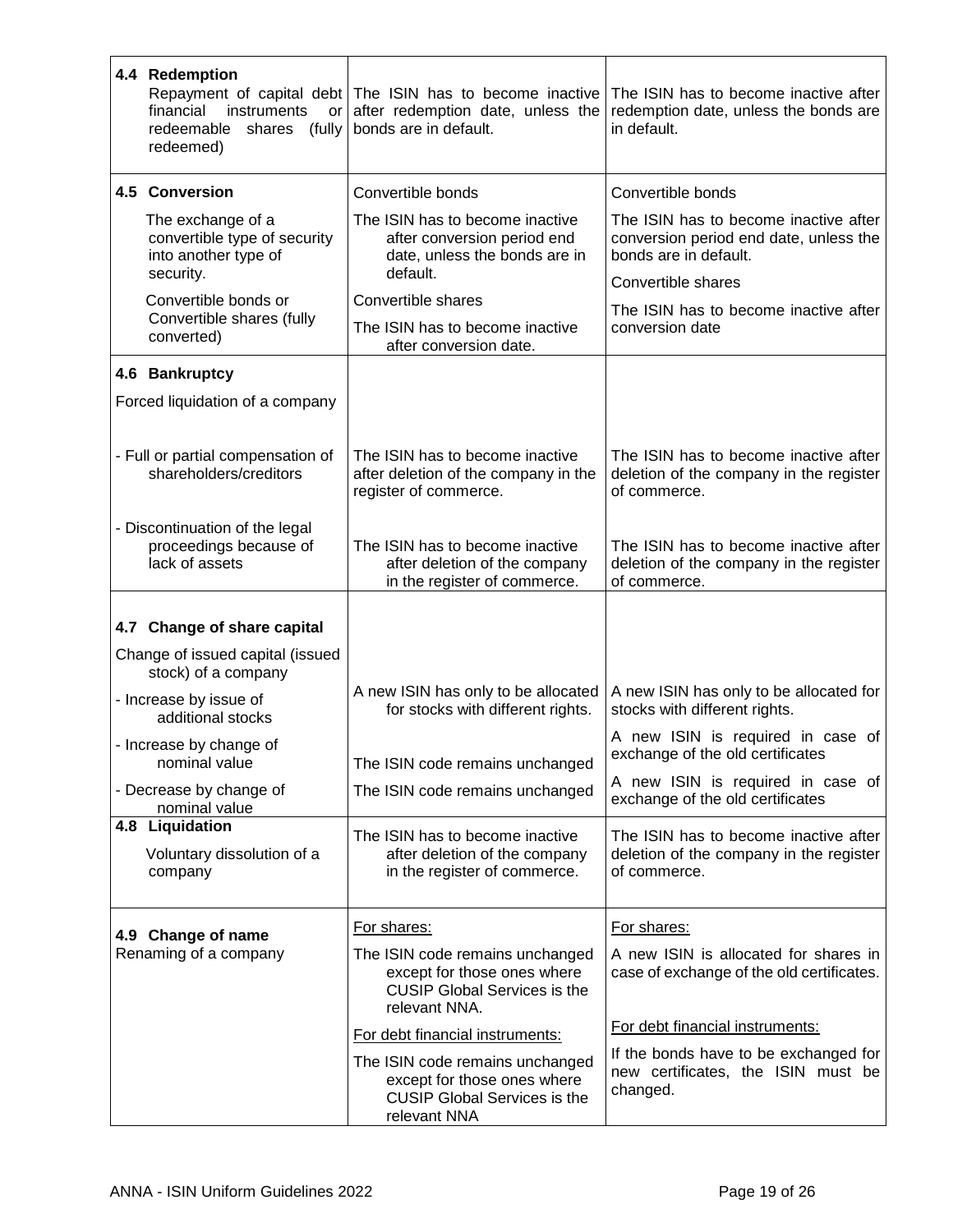# **CONSEQUENCES OF CORPORATE ACTIONS – continued**

| <b>Event and Definition</b>                                                                                                                                                                                                                                                                                                                                                                                                                                                                                                                                                                                                               | <b>ISIN</b><br>paperless<br>rules<br>for<br>financial instruments                               | <b>ISIN</b><br>rules<br>physical<br>for<br>certificates                                                            |
|-------------------------------------------------------------------------------------------------------------------------------------------------------------------------------------------------------------------------------------------------------------------------------------------------------------------------------------------------------------------------------------------------------------------------------------------------------------------------------------------------------------------------------------------------------------------------------------------------------------------------------------------|-------------------------------------------------------------------------------------------------|--------------------------------------------------------------------------------------------------------------------|
| 4.10 Stock split<br>Subdivision                                                                                                                                                                                                                                                                                                                                                                                                                                                                                                                                                                                                           | The ISIN code is changed only if<br>necessary for technical reasons                             | A new ISIN is required in case of<br>exchange of the old certificates                                              |
| 4.11 Reverse split<br>Consolidation                                                                                                                                                                                                                                                                                                                                                                                                                                                                                                                                                                                                       | The ISIN code is changed only if<br>necessary for technical reasons.                            | A new ISIN is required in case of<br>exchange of the old certificates                                              |
| 4.12 Renewal of coupons                                                                                                                                                                                                                                                                                                                                                                                                                                                                                                                                                                                                                   | Not applicable.                                                                                 | No new ISIN will be allocated in<br>such a case provided that the<br>certificate does not need to be<br>exchanged. |
| 4.13 Official stripping<br>Separate trading of registered interest and<br>principal of financial instruments.<br>In case of official stripping, the issuer<br>designates the underlying issue as eligible<br>for stripping and appoints strip dealers.                                                                                                                                                                                                                                                                                                                                                                                    | The rules applicable to the<br>underlying debt instruments<br>also apply to official stripping. | The rules applicable to<br>the<br>underlying debt instruments also<br>apply to official stripping.                 |
| 4.14 Unofficial stripping<br>Unofficial stripping is generally issued by<br>a Trust or SPV (special purpose vehicle)<br>which repackages the underlying issue<br>without the authorization of the issuer.<br>In this case, evidence of ownership is in<br>the form of a certificate issued by the Trust<br>or the SPV. The certificates are not the<br>primary obligation of the issuer of the<br>underlying security and in the event of<br>default of the Trust or the SPV no claim<br>can be made by certificate holders against<br>assets of the issuer of the underlying bond<br>in order to recoup their principal and<br>interest. | Alpha-2 country code of the<br>country of the entity that strips<br>the issue.                  | Alpha-2 country code of the<br>country of the entity that strips the<br>issue.                                     |
| 4.15 Change of Primary place of No<br>deposit <sup>1</sup><br>Place of deposit is changed from one<br>(I)CSD to another (I)CSD                                                                                                                                                                                                                                                                                                                                                                                                                                                                                                            | change<br>paperless/immobilised financial<br>instruments                                        | of ISIN for For physical certificates, a new<br>ISIN only if the old security is<br>exchanged for a new one.       |
| 4.16 Change of Issue There is a<br>transfer of financial instruments from one<br>issuer to another.                                                                                                                                                                                                                                                                                                                                                                                                                                                                                                                                       | No change of ISIN for financial<br>instruments already existing.                                | A new ISIN only if the old security<br>is exchanged for a new one.                                                 |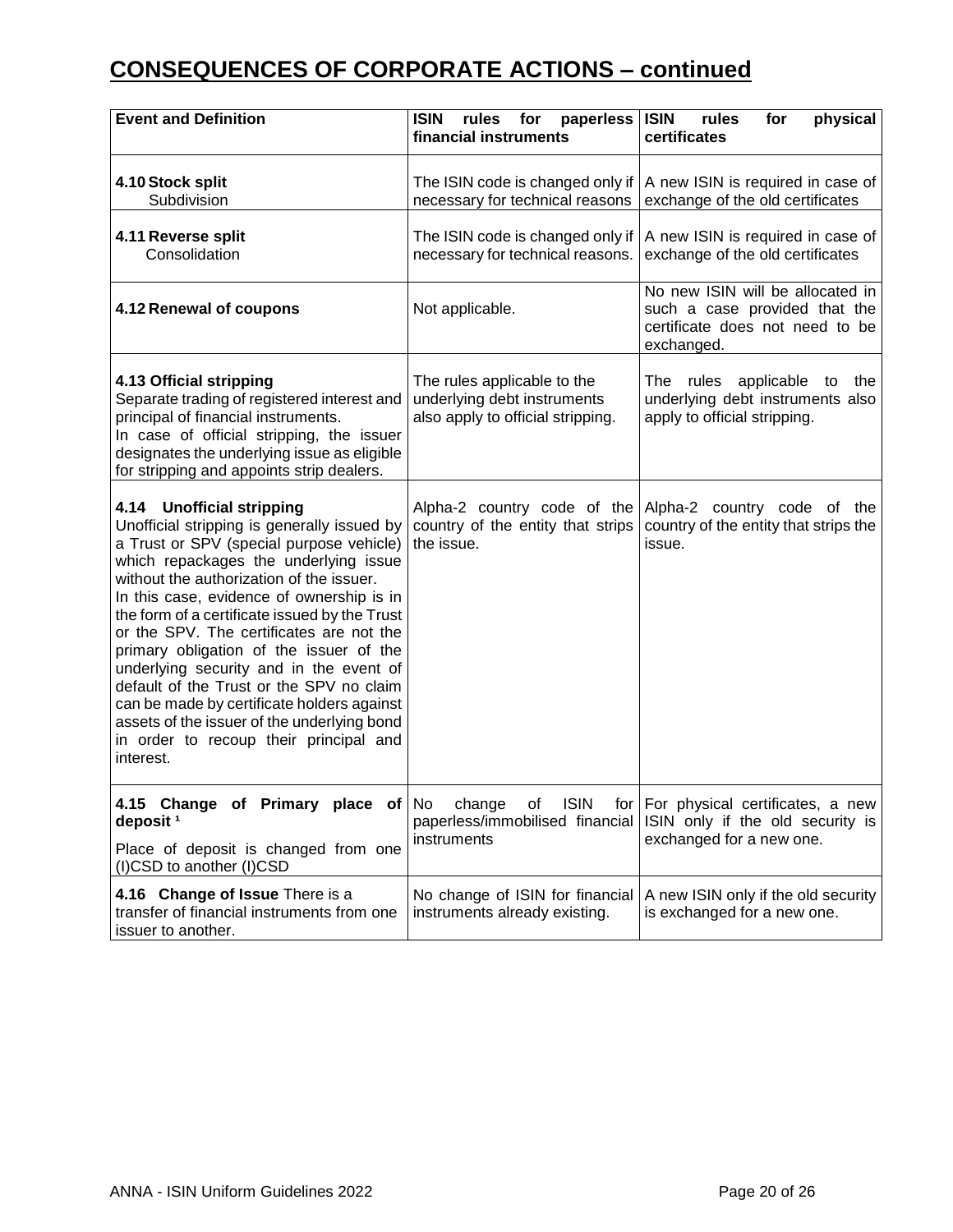## **CONSEQUENCES OF CORPORATE ACTIONS - continued**

| <b>Event and Definition</b>                                                                                                                                                                                          | ISIN rules for paperless financial<br><b>instruments</b>                                                                                                                                                      | ISIN rules for physical certificates                                                                                                                                                                       |
|----------------------------------------------------------------------------------------------------------------------------------------------------------------------------------------------------------------------|---------------------------------------------------------------------------------------------------------------------------------------------------------------------------------------------------------------|------------------------------------------------------------------------------------------------------------------------------------------------------------------------------------------------------------|
| 4.17 Transfer of sub fund                                                                                                                                                                                            |                                                                                                                                                                                                               |                                                                                                                                                                                                            |
| Scenario 1<br>sub<br>fund<br>merges/is<br>Α<br>transferred from one (fund)<br>company to a new/existing<br>(fund) company.                                                                                           | Scenario 1<br>No change of ISIN required as sub fund<br>does<br>not<br>merge<br>with<br>another<br>sub fund.<br>new/existing<br>Sub fund<br>becomes a new compartment within the<br>receiving (fund) company. | Scenario 1<br>No change of ISIN required as sub fund<br>does<br>not<br>with<br>another<br>merge<br>sub fund. Sub fund<br>new/existing<br>becomes a new compartment within the<br>receiving (fund) company. |
| the<br>The<br>form<br>οf<br>giving/receiving<br>(fund)<br>company, e.g. SICAV vs. FCP<br>and/or if the giving (fund)<br>company continues or ends to<br>exist is irrelevant for this<br>change.                      |                                                                                                                                                                                                               |                                                                                                                                                                                                            |
| sub<br>fund<br>The<br>being<br>merged/transferred and the<br>(fund)<br>receiving<br>company<br>different<br>have<br>may<br>jurisdictions of domicile.                                                                |                                                                                                                                                                                                               |                                                                                                                                                                                                            |
| N.B. If a name change is<br>involved<br>this<br>should<br>be<br>treated according to existing<br>rule 4.8 Change of Name.                                                                                            |                                                                                                                                                                                                               |                                                                                                                                                                                                            |
| Scenario 2                                                                                                                                                                                                           | Scenario 2                                                                                                                                                                                                    | Scenario 2                                                                                                                                                                                                 |
| The management company of<br>an FCP will be transformed<br>into a SICAV and thus will<br>inherit the ISINs of the FCP.                                                                                               | No change of ISIN required as the<br>transformation of the management<br>company does not have an impact on<br>the underlying sub funds.                                                                      | No change of ISIN required as the<br>transformation of the management<br>company does not have an impact on<br>the underlying sub funds.                                                                   |
| <b>Additional guidance: Where</b><br>a corporate action includes a<br>change of domicile, the NNA<br>in the new domicile may<br>consider the following points<br>in order to determine if a<br>new ISIN is required: |                                                                                                                                                                                                               |                                                                                                                                                                                                            |
| 1. Consideration of the<br>explicit details of the<br>corporate action, in<br>particular, the impact of the<br>redomicile on the existing<br>issued securities.                                                      |                                                                                                                                                                                                               |                                                                                                                                                                                                            |
| Whether the<br>2.<br>existing<br>securities continue to remain                                                                                                                                                       |                                                                                                                                                                                                               |                                                                                                                                                                                                            |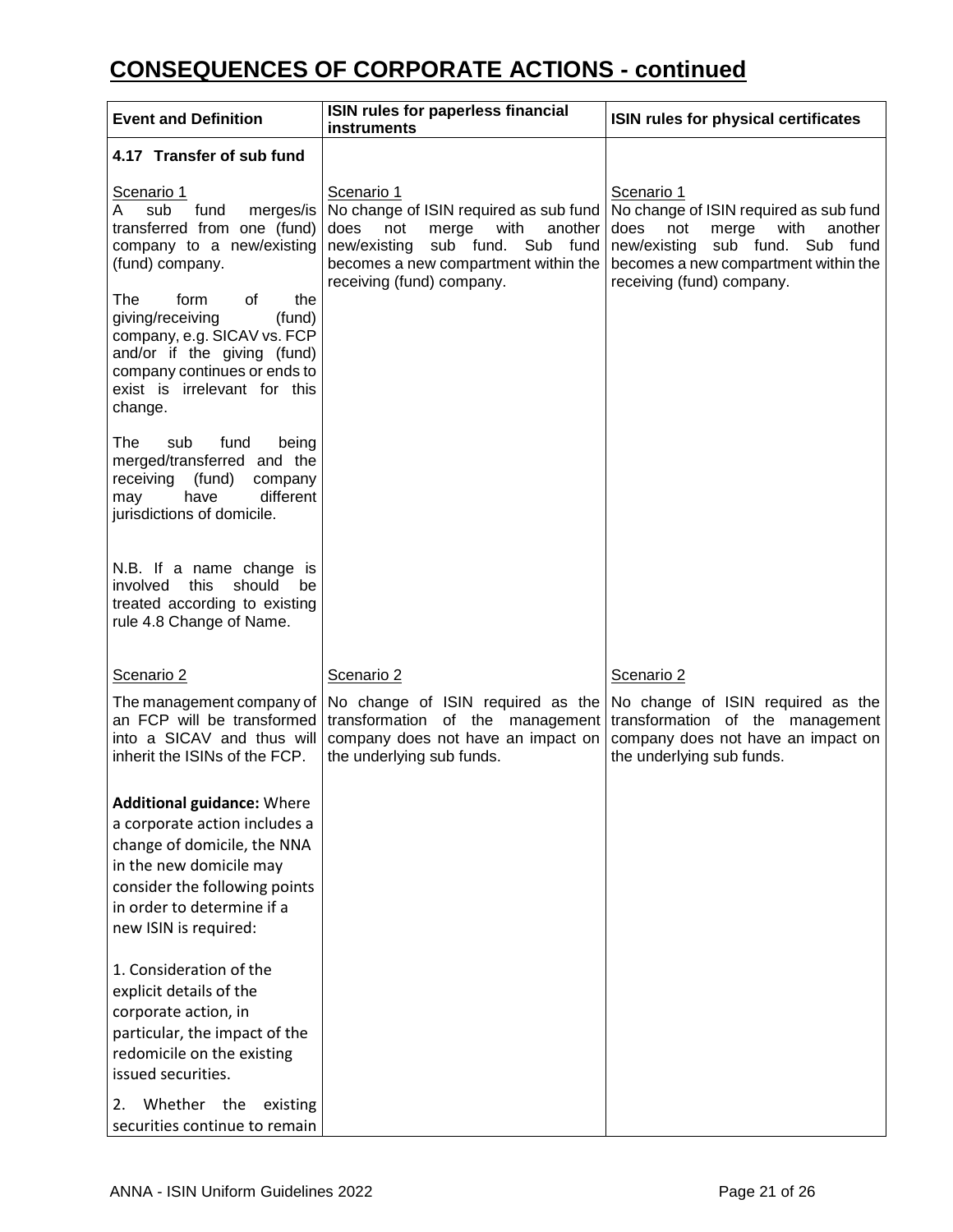| fungible<br>with<br>securities<br>issued in the new jurisdiction.                                                                                                                                                                                                              |                                                                                                                                                                                                                                                                                                                                                                 |                                                                                                                                                                                                                           |
|--------------------------------------------------------------------------------------------------------------------------------------------------------------------------------------------------------------------------------------------------------------------------------|-----------------------------------------------------------------------------------------------------------------------------------------------------------------------------------------------------------------------------------------------------------------------------------------------------------------------------------------------------------------|---------------------------------------------------------------------------------------------------------------------------------------------------------------------------------------------------------------------------|
| 4.18 Bankruptcy<br>Reorganization                                                                                                                                                                                                                                              |                                                                                                                                                                                                                                                                                                                                                                 |                                                                                                                                                                                                                           |
| that<br>from<br>emerges<br>a l<br>bankruptcy<br>plan<br>of I<br>Chapter 11 bankruptcy in<br>United States)<br>All<br>issued<br>and<br>outstanding<br>shares<br>are<br>cancelled and exchanged for<br>new shares pursuant to the<br>bankruptcy<br>plan<br>οf<br>reorganization. | Reorganization of an entity If reorganisation has any impact on<br>existing shares on its par value or any<br>rights or restriction on shares, the ISIN<br>reorganization (for example, for the existing shares must be made for the existing shares must be made<br>inactive and a different and new ISIN<br>must be allocated for the newly issued<br>shares. | If reorganisation has any impact on<br>existing shares on its par value or any<br>rights or restriction on shares, the ISIN<br>inactive and a different and new ISIN<br>must be allocated for the newly issued<br>shares. |

### <span id="page-21-0"></span>**5. SUBSTITUTE NUMBERING AGENCIES (SNAs)**

If a NNA - for whatever reason - does not allocate an ISIN for a certain financial instrument, the designated Substitute Agency would allocate an ISIN with prefix XA, XB, XC or XD (XA used by CUSIP Global Services, XB by NSD Russia, XC by WM Datenservice Germany and XD by SIX Financial Information Ltd.) according to their geographical responsibilities and based on their own basic number.

In the event an SNA does not deal with a request it should take the responsibility to coordinate the distribution of such a request with other SNA.

SNAs are responsible for the allocation of ISINs for non-jurisdictional digital tokens as outlined in section 3.10.

### <span id="page-21-1"></span>**6. RE-USE OF ISIN CODES**

ISINs should never be re-used. This rule applies to all kinds of financial and referential instruments.

### <span id="page-21-2"></span>**7. ISIN Code Structure**

ISIN code is a 12-character alphanumeric code allocated in accordance with ISO 6166 containing first two alpha-characters as ISIN prefix and last digit as check digit.

To maintain the persistence of an ISIN, as far as reasonably practicable, and to enable use of all permutations possible, ISIN codes should not contain any embedded intelligence.

Where possible, random number generation logic should be used including a sequence of alpha numeric characters.

The methodology applied must also comply with ISO 6166 (Annex C – Normative) - Formula for computing modulus 10 "Double-Add-Double" check digit requirements.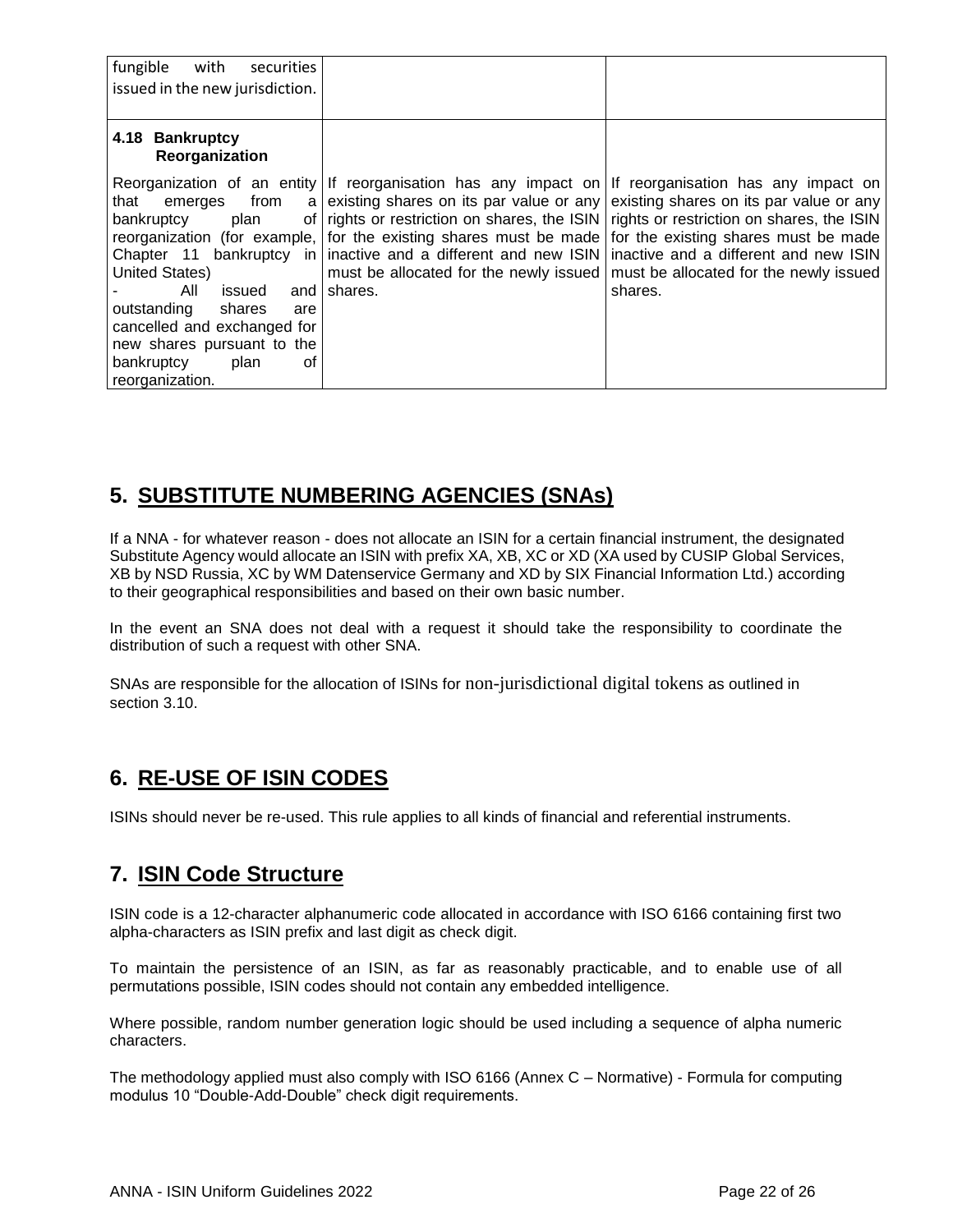### <span id="page-22-0"></span>**8. ISIN Documentation**

Adequate due diligence and KYC checks shall be undertaken by the responsible NNA in order to verify both the issuer and requestor/originator as well as the financial instrument details, on a best endeavours basis.

Relevant supporting material shall be requested or obtained by the NNA to verify the details of the issuer and requestor/originator and the financial instrument attributes. Supporting material may include, but is not limited to:

- Business/company incorporation documents
- Prospectus, legal offering document, term sheets, contract specifications etc.
- Originating trading venue data for exchange traded options and futures
- Index Factsheets
- Whitepaper for digital tokens

Additional information may be requested as required by the NNA processing the request.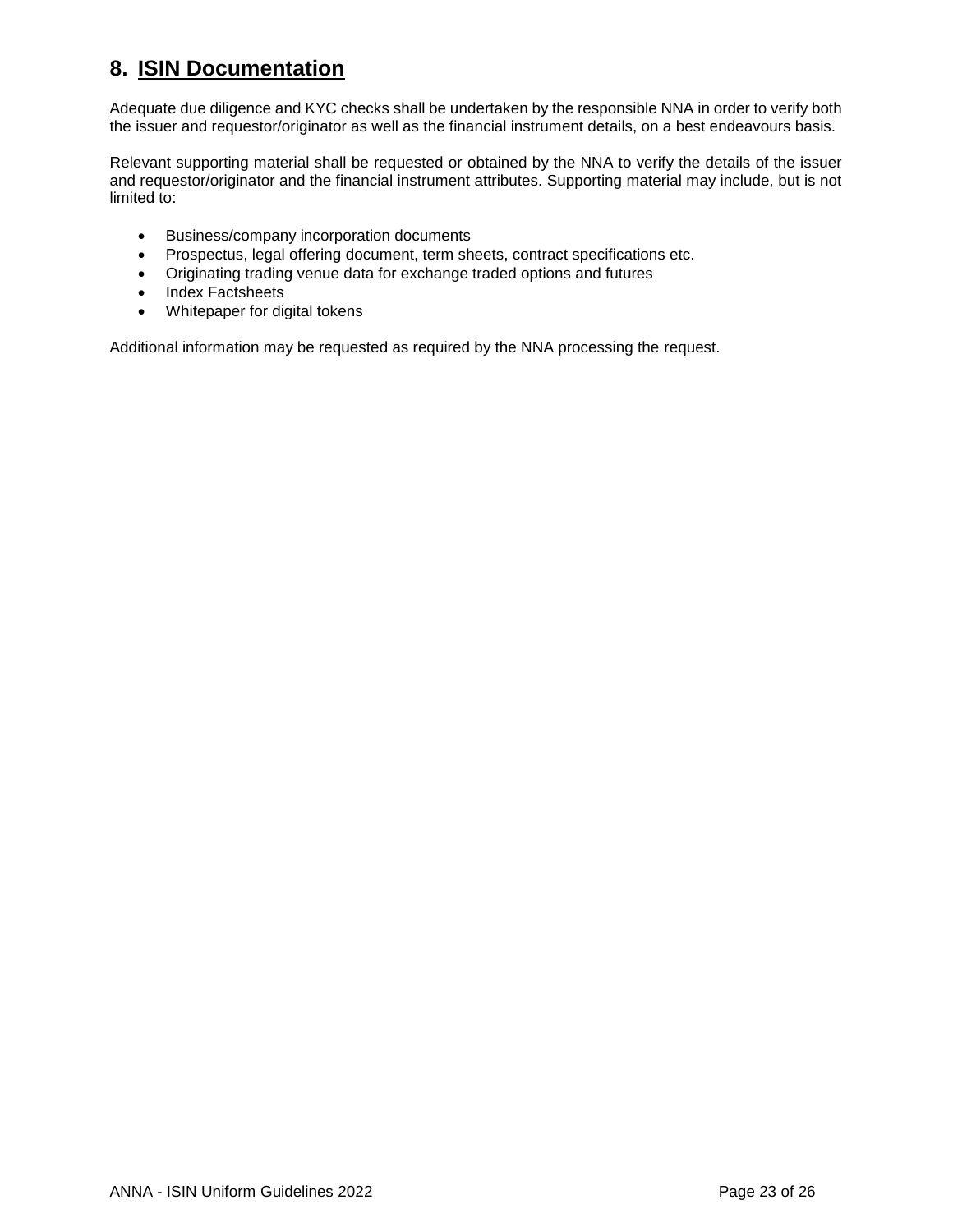### <span id="page-23-0"></span>**9. LEI & ISIN Linkage**

Endorsed by the G20 and Financial Stability Board, the [Legal Entity Identifier \(LEI\)](https://www.gleif.org/en/about-lei/introducing-the-legal-entity-identifier-lei) is a 20-character, alphanumeric code based on the ISO 17442 standard. It connects to key reference information that enables clear and unique identification of legal entities when issuing a financial instrument and/or participating in financial transactions.

As the LEI captures data at the entity level and the ISIN at the security level, linking the two identifiers will allow for an enriched data set providing additional layers of information that ultimately forms a comprehensive profile of the entity, its identity, company structure and financial exposure.

Each NNA shall capture or request the LEI of the issuing entity at the time of an ISIN request to assist with increasing the LEI-ISIN coverage. Where the LEI cannot be obtained or confirmed (which means verification of the presence of the LEI and legal entity name with the GLEIF database: [https://www.gleif.org/en/lei/search#\)](https://www.gleif.org/en/lei/search), due to the increased prominence and importance of its broad adoption in global financial markets, including regulatory mandates (such as MiFID II and the Prospectus Directive in Europe) in some jurisdictions, the NNA shall encourage the requestor to [obtain an LEI.](https://www.gleif.org/en/about-lei/how-to-get-an-lei-find-lei-issuing-organizations)

Due to regulatory requirements in some jurisdiction (such as CSDR in Europe), some NNAs may require an LEI before ISIN issuance can take place.

### <span id="page-23-1"></span>**10. NUMBERING AGENCIES NOT IN LINE WITH THE GUIDELINES**

National Numbering Agencies are required to adopt and implement ISIN in line with their obligations as an ANNA Member or Partner. Should this not be possible for certain events, the long-term goal should be to come in line with the Guidelines as soon as practical.

### <span id="page-23-2"></span>**11. INSTRUMENTS OUT OF SCOPE OF ISO 6166**

Examples such as:

- Bills for discount
- Credit facilities (overdraft, revolving)
- Documentary credits
- Collection items, etc.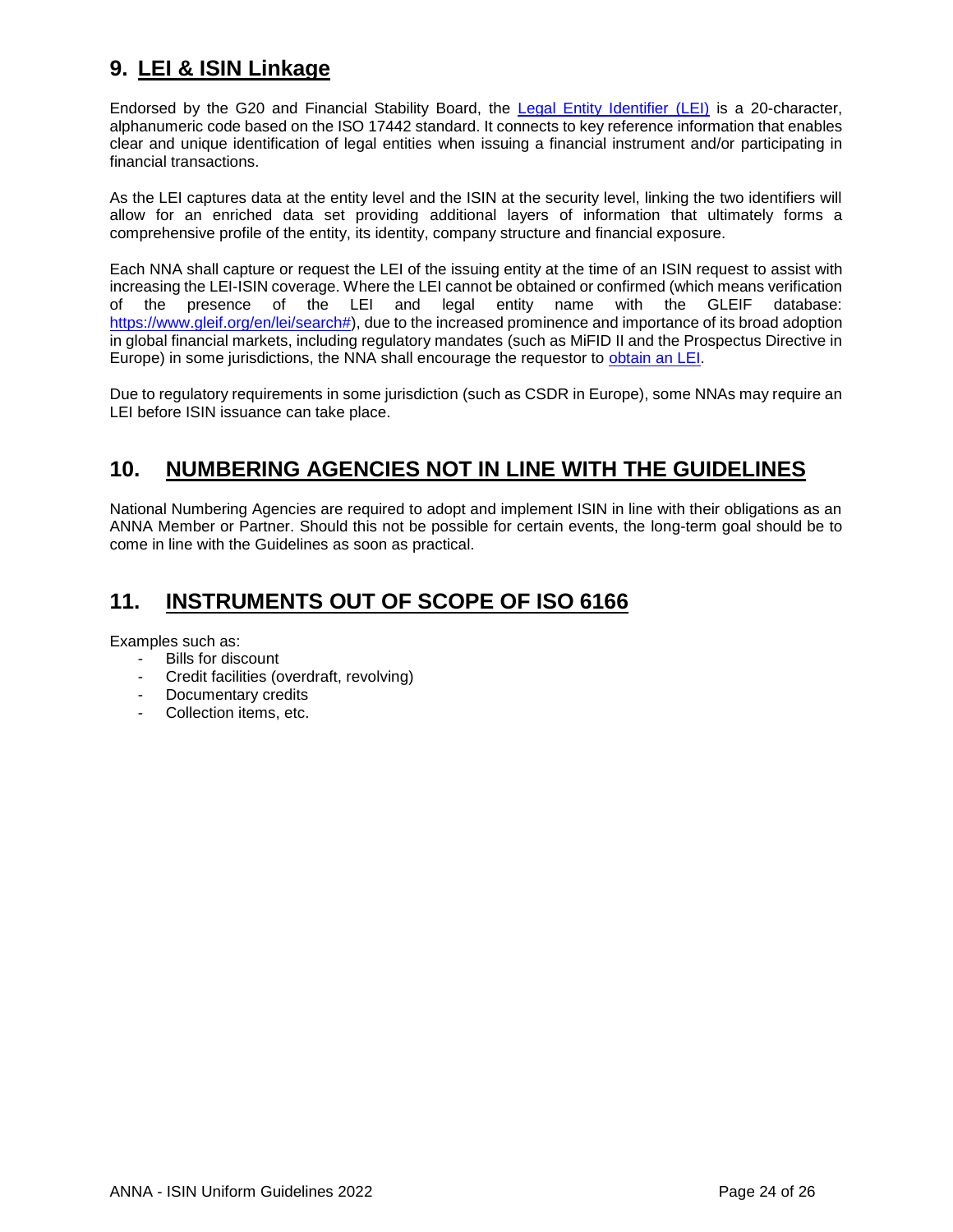### <span id="page-24-0"></span>**12. FOOTNOTES**

### **<sup>1</sup> Primary Place of Deposit:**

The primary place of deposit is the (International) Central Securities Depository which physically holds the financial instruments in custody or, for dematerialized financial instruments, which hosts primary issuance and supports settlement of the security.

### **<sup>2</sup> Combined Instruments:**

Packages of different financial instruments issued and/or traded as one single unit. They can be separated during their life cycle and be traded individually.

### **<sup>3</sup> Structured products:**

Structured instruments can be divided into:

### **Structured instruments (capital protection)**

Capital protected structured instruments offer investors exposure to chosen underlying in various approaches and by a large variety of asymmetric pay-off profiles. There are one or more reference entities underlying in the product. Redemption is made at least in the amount of conditional capital protection at maturity, provided that no credit event of the reference entity has occurred. Conditional capital protection only applies to the nominal and not to the purchase price. The general functioning of a capital guaranteed structured instrument is as follows: the notional amount is split into a zero bond, that will deliver the capital guarantee at maturity, and the difference between the zero bond's value (=present value of the guarantee level at maturity) and the notional amount is used for structuring he performance component with options which deliver the agreed pay-off profile of the structured instrument.

### **Structured instruments (without capital protection)**

A structured instrument without capital protection is a short-term note linked to an underlying stock. The security offers a steady stream of income due to the payment of a coupon rate. The redemption at the end of the term is determined on the basis of the performance and final fixing of the underlying: a redemption at the nominal value is guaranteed as long as the underlying has not touched its barrier during the relevant barrier monitoring. If the underlying has touched its barrier but is again above the strike price at final fixing, the nominal price is also repaid. Nevertheless, if the underlying has touched its barrier during barrier monitoring and closes below the strike price at final fixing, the underlying is delivered or cash compensation paid, provided that no credit event of the reference entity has occurred. Depending on the characteristics of the product, either a coupon or a discount to the underlying can apply. A coupon is paid out regardless of performance of the underlying, provided that no credit event of the reference entity has occurred.

#### **Structured instruments (Participation)**

The construction is generally based on a Low Exercise Price Option LEPO (base value less discount future dividends) or a direct investment in the Underlying or a LEPO combines with other options, which guarantee the desired disbursement profile.

#### **Structured instruments (Entitlements: Mini-Future Certificates / Constant Leverage Certificates)**

MINI Futures combine the structure of open-end certificates with leverage option. MINI Futures have no fixed term. The leverage is therefore available without a term restriction. The price of a MINI Future always corresponds to its intrinsic value, i.e. the capital outlay, plus the bid-ask spread. The financing costs associated with building up the leverage effect are offset against the capital outlay on a daily basis, thereby eliminating the need for a premium. Investors have to pay only financing costs they actually utilize. In contrast to options, factors like volatility, have no influence at all on the price of MINI Futures.

For further information please consult [https://eusipa.org/wp-content/uploads/European\\_map\\_20160530\\_2016.pdf](https://eusipa.org/wp-content/uploads/European_map_20160530_2016.pdf)

### **<sup>4</sup>Index Attributes**

Index attributes need to be taken into consideration to ensure unique ISIN identification. The relevant attributes also need to be visible as part of the index description to allow differentiation between indices and their respective ISINs. Examples of attribute types used to uniquely define an index are as follows - Index weighting types, Index return type, Index asset type, Index currency, Index style, Index category,